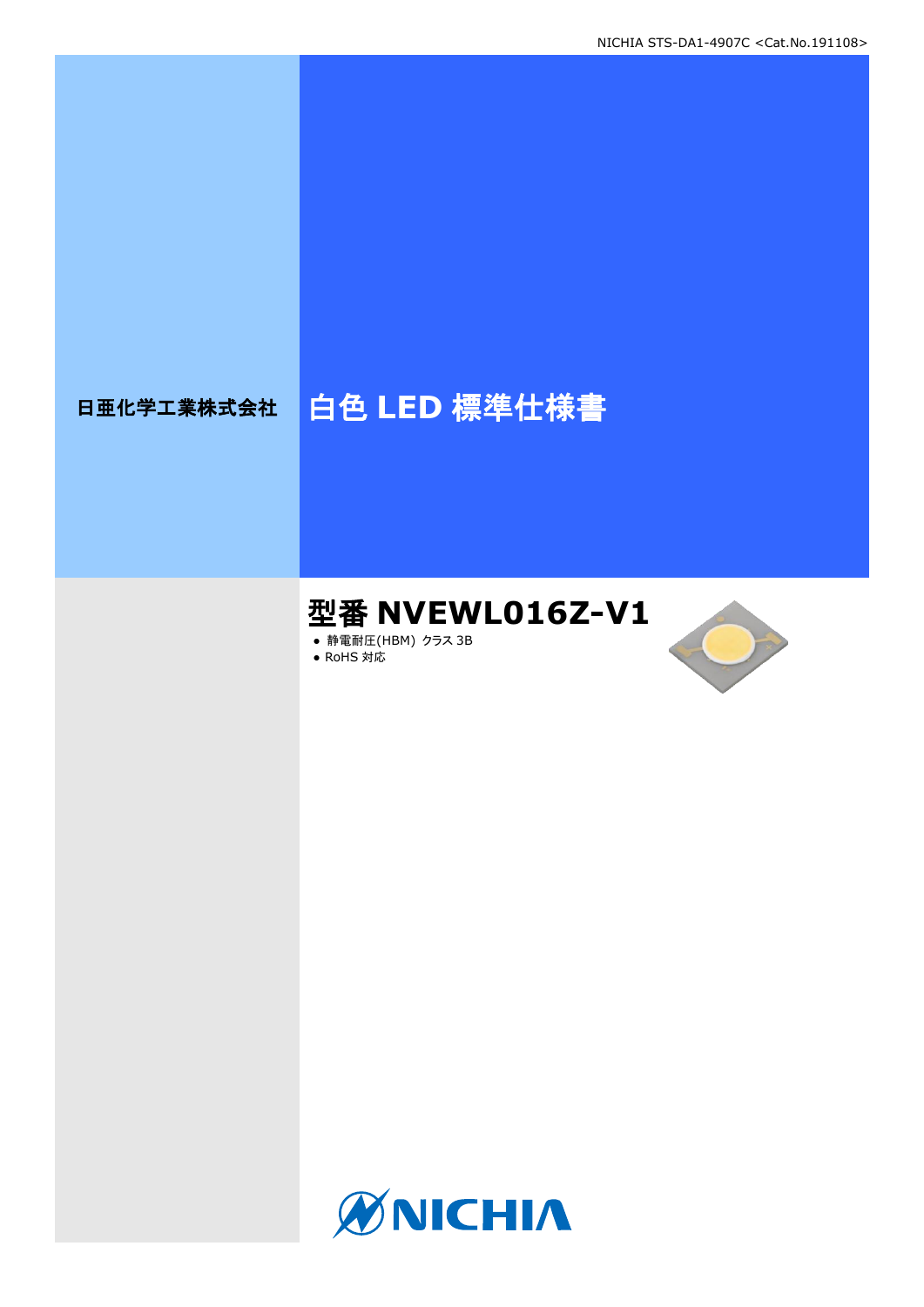#### 規格

#### (1) 絶対最大定格

| 項目        | 記号                         | 最大定格           | 単位 |
|-----------|----------------------------|----------------|----|
| 順電流       | ${\rm I}_{{\rm F}}$        | 1500           | mA |
| パルス順電流    | $I_{\mathsf{FP}}$          | 2250           | mA |
| 静電耐圧(HBM) | V <sub>ESD</sub>           | 8              | kV |
| 逆方向許容電流   | $I_{R}$                    | 85             | mA |
| 許容損失      | $P_D$                      | 76.8           | W  |
| 動作温度      | ${\mathsf T}_{\text{oor}}$ | $-40 \sim 105$ | °C |
| 保存温度      | $T_{\rm stq}$              | $-40 \sim 100$ | °C |
| ジャンクション温度 |                            | 150            | ۰c |

\* TJ=25°C での値です。

\* IFP条件は、パルス幅 10ms 以下、デューティー比は 10%以下です。

\* IF、IFpは、ディレーティング特性を参照してください。

\* 静電耐圧(HBM)は ANSI/ESDA/JEDEC JS-001 のクラス 3B です。

 $*$ 動作温度はケース温度(Tc)での値です。

#### (2) 特性

|           | 項目          | 記号                  | 条件            | 標準     | 最大   | 単位                       |
|-----------|-------------|---------------------|---------------|--------|------|--------------------------|
| 順電圧       |             | $V_F$               | $I_F = 600mA$ | 47.0   |      | V                        |
|           | 光束(色度座標 1)  | $\Phi_{\rm v}$      | $I_F = 600mA$ | 4080   |      | Im                       |
| R70 ランク   | 演色性(色度座標 1) | $R_{a}$             | $I_F = 600mA$ | 73     |      |                          |
|           | 光束(色度座標1)   | $\Phi_{\rm v}$      | $I_F = 600mA$ | 3750   |      | Im                       |
| R8000 ランク | 演色性(色度座標 1) | $R_{a}$             | $I_F = 600mA$ | 83     |      | $\overline{\phantom{a}}$ |
|           | 光束(色度座標1)   | $\Phi_{\rm v}$      | $I_F = 600mA$ | 3290   |      | Im                       |
| R9050 ランク | 演色性(色度座標 1) | $R_{a}$             | $I_F = 600mA$ | 93     |      |                          |
|           | 光束(色度座標1)   | $\Phi_{\rm v}$      | $I_F = 600mA$ | 2900   |      | Im                       |
| R9580 ランク | 演色性(色度座標 1) | $R_{a}$             | $I_F = 600mA$ | 98     |      |                          |
|           | X           |                     | $I_F = 600mA$ | 0.4338 |      |                          |
| 色度座標 1    | v           |                     | $I_F = 600mA$ | 0.4030 |      |                          |
|           | 光束(色度座標 2)  | $\Phi_{\rm v}$      | $I_F = 600mA$ | 4370   |      | Im                       |
| R70 ランク   | 演色性(色度座標 2) | $R_{a}$             | $I_F = 600mA$ | 73     |      | $\overline{\phantom{a}}$ |
|           | 光束(色度座標 2)  | $\Phi_{\rm v}$      | $I_F = 600mA$ | 4080   |      | Im                       |
| R8000 ランク | 演色性(色度座標 2) | $R_{\underline{a}}$ | $I_F = 600mA$ | 83     |      |                          |
|           | 光束(色度座標2)   | $\Phi_{\rm v}$      | $I_F = 600mA$ | 3700   |      | lm                       |
| R9050 ランク | 演色性(色度座標 2) | $R_{a}$             | $I_F = 600mA$ | 93     |      | $\overline{\phantom{a}}$ |
|           | 光束(色度座標 2)  | $\Phi_{\rm v}$      | $I_F = 600mA$ | 3260   |      | lm                       |
| R9580 ランク | 演色性(色度座標 2) | $R_{a}$             | $I_F = 600mA$ | 98     |      |                          |
|           | X           |                     | $I_F = 600mA$ | 0.3447 |      |                          |
| 色度座標 2    | $\vee$      |                     | $I_F = 600mA$ | 0.3553 |      |                          |
| 熱抵抗       |             | $R_{\theta$ JC      |               | 0.76   | 0.95 | °C/W                     |

\* T<sub>J</sub>=25°C での値です。パルス駆動により測定しています。

\* 光学特性は、CIE 127:2007 に準拠した値です。

\* 色度座標は、CIE 1931 色度図に基づくものとします。

\* 熱抵抗 RθJCは、JESD51-1 に準拠した Dynamic 法により測定しています。

 $*$  熱抵抗  $R_{\theta$ JC は、ダイスから Tc 測定ポイントまでの熱抵抗を表します。

\* 熱抵抗 R<sub>0JC</sub>は放熱グリスを用いた際の熱抵抗値です。放熱シートを用いた場合、熱抵抗値は顕著に大きくなる可能性があります。

\* 熱抵抗に関する詳細は注意事項(6)熱の発生を参照ください。

**COB** の取り扱い、密着、放熱などの一連のアプリケーションノートは弊社ホームページ「**LED** テクニカルデータ」をご確認ください。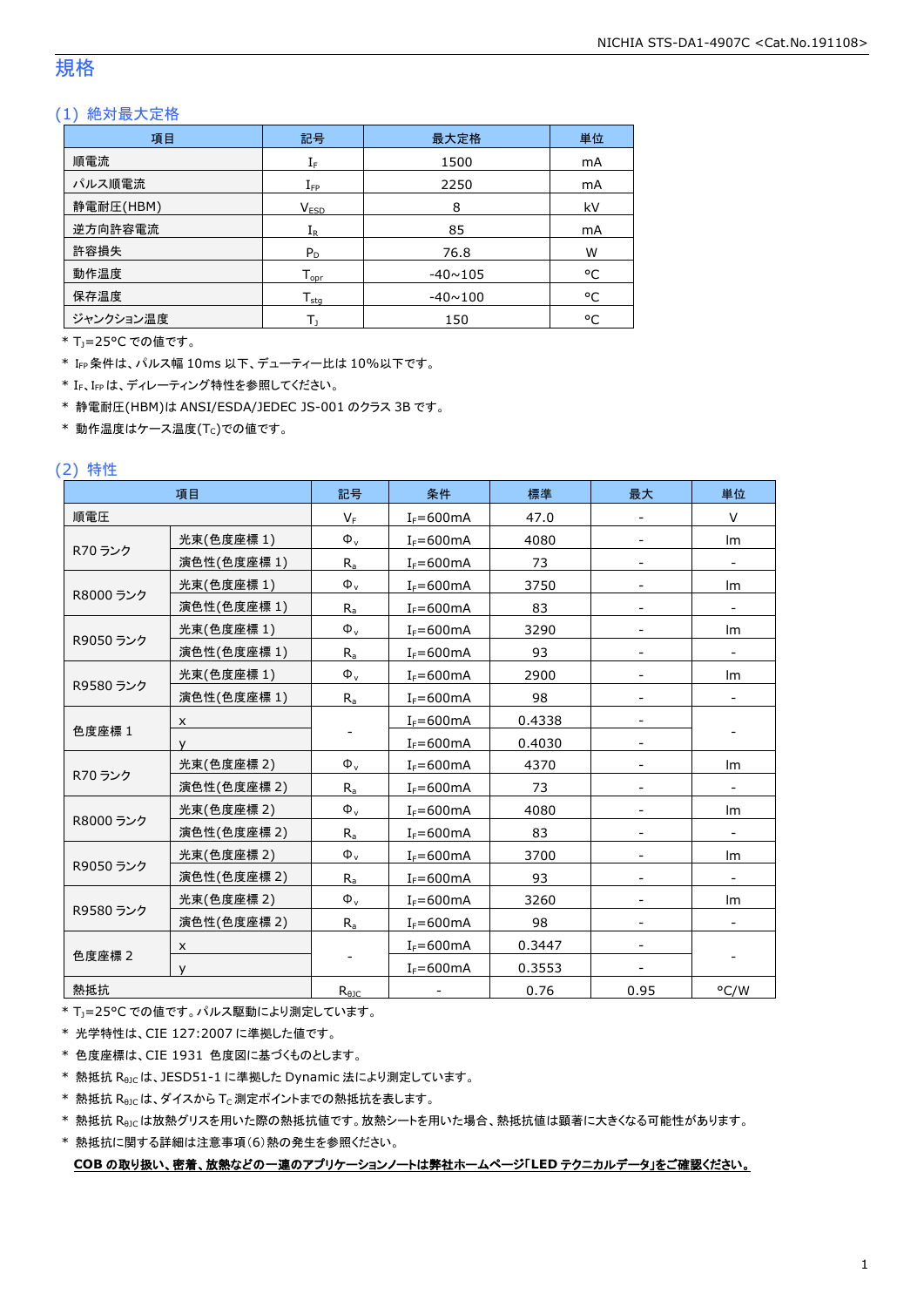## ランク分け

| 項目  | ランク            |         | 条件            | 最小   | 最大                           | 単位           |
|-----|----------------|---------|---------------|------|------------------------------|--------------|
| 順電圧 | $\overline{a}$ |         | $I_F = 600mA$ | 44.1 | 51.2                         | $\mathsf{V}$ |
|     | Q0393          |         |               | 3930 | 4810                         |              |
|     | Q0389          |         |               | 3890 | 4770                         |              |
|     | Q0387          |         |               | 3870 | 4750                         |              |
|     | Q0386          |         |               | 3860 | 4720                         |              |
|     | Q0379          |         |               | 3790 | 4650                         |              |
|     | Q0369          |         |               | 3690 | 4510                         |              |
|     | Q0367          |         |               | 3670 | 4490                         |              |
|     | Q0366          |         |               | 3660 | 4480                         |              |
|     | Q0361          |         |               | 3610 | 4430                         |              |
|     | Q0355          |         |               | 3550 | 4350                         |              |
|     | Q0337          |         |               | 3370 | 4130                         |              |
|     | Q0334          |         | $I_F = 600mA$ | 3340 | 4100                         | Im           |
| 光束  | Q0333          |         |               | 3330 | 4070                         |              |
|     | Q0329          |         |               | 3290 | 4030                         |              |
|     | Q0328          |         |               | 3280 | 4020                         |              |
|     | Q0321          |         |               | 3210 | 3930                         |              |
|     | Q0314          |         |               | 3140 | 3840                         |              |
|     | Q0298          |         |               | 2980 | 3660                         |              |
|     | Q0296          |         |               | 2960 | 3620                         |              |
|     | Q0293          |         |               | 2930 | 3590                         |              |
|     | Q0290          |         |               | 2900 | 3560                         |              |
|     | Q0285          |         |               | 2850 | 3490                         |              |
|     | Q0279          |         |               | 2790 | 3410                         |              |
|     | Q0267          |         |               | 2670 | 3270                         |              |
|     | Q0261          |         |               | 2610 | 3190                         |              |
|     | Q0245          |         |               | 2450 | 3010                         |              |
|     | R70            | $R_a$   |               | 70   |                              |              |
|     | R8000          | $R_{a}$ |               | 80   |                              |              |
|     |                | $R_9$   |               | > 0  | $\overline{\phantom{a}}$     |              |
| 演色性 | R9050          | $R_a$   | $I_F = 600mA$ | 90   | $\qquad \qquad \blacksquare$ |              |
|     |                | $R_9$   |               | 50   | $\overline{\phantom{a}}$     |              |
|     | R9580          | $R_a$   |               | 95   |                              |              |
|     |                | $R_9$   |               | 80   | $\blacksquare$               |              |

#### 色度範囲(I<sub>F</sub>=600mA)

色度座標は中央値より MacAdam 楕円 3 ステップ範囲内となります。

|            |     | ランク    | ランク    | ランク    | ランク    | ランク    | ランク    |
|------------|-----|--------|--------|--------|--------|--------|--------|
|            |     | sm223  | sm253  | sm273  | sm303  | sm353  | sm403  |
| 色温度値(単位:K) | ICP | 2200   | 2500   | 2700   | 3000   | 3500   | 4000   |
|            | x   | 0.5018 | 0.4806 | 0.4578 | 0.4338 | 0.4073 | 0.3818 |
| 色度座標中央値    |     | 0.4153 | 0.4141 | 0.4101 | 0.4030 | 0.3917 | 0.3797 |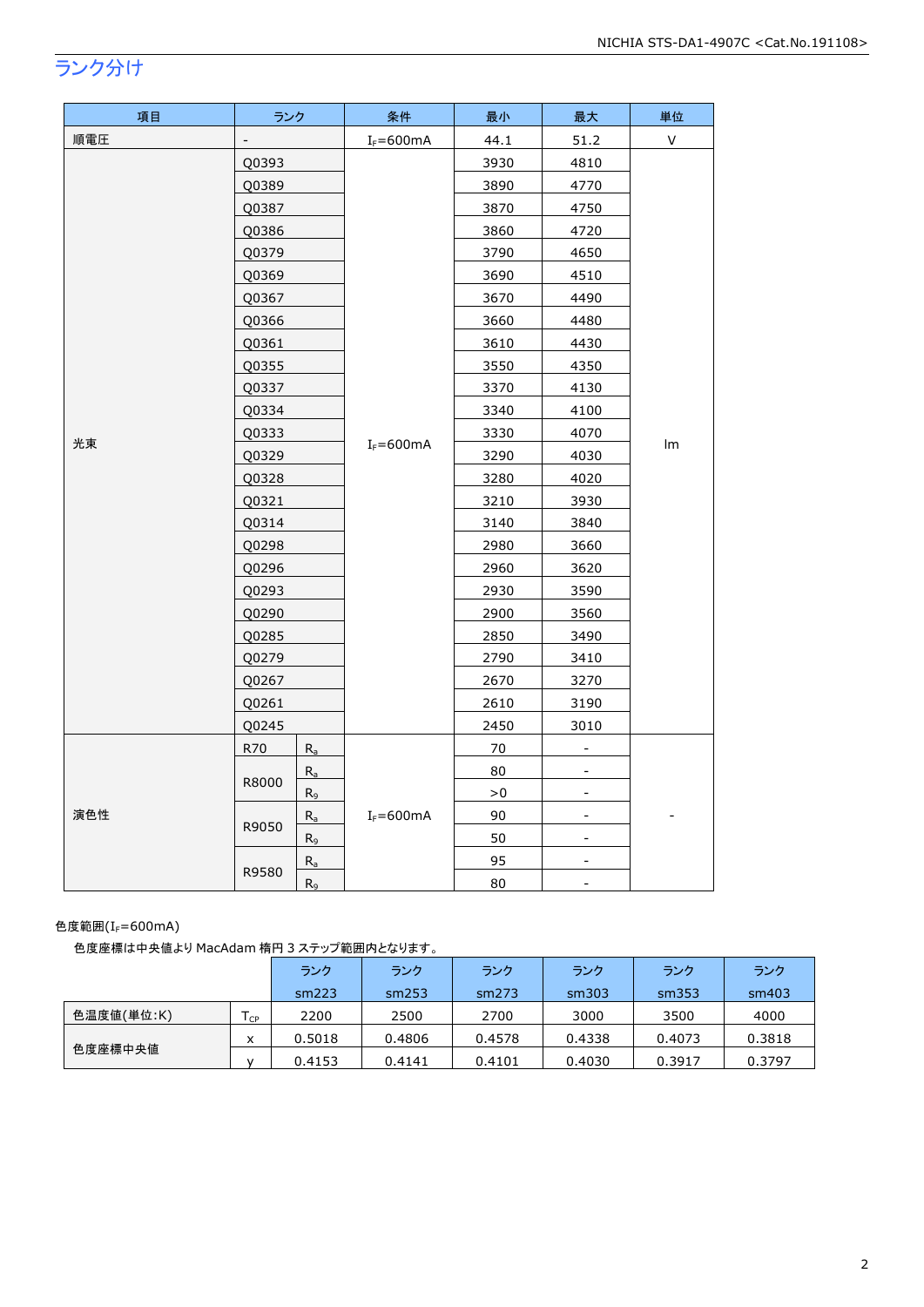|            |                            | ランク    | ランク    | ランク    | ランク    |
|------------|----------------------------|--------|--------|--------|--------|
|            |                            | sm453  | sm503  | sm573  | sm653  |
| 色温度値(単位:K) | $\mathsf{T}_{\mathsf{CP}}$ | 4500   | 5000   | 5700   | 6500   |
|            | x                          | 0.3611 | 0.3447 | 0.3287 | 0.3123 |
| 色度座標中央値    |                            | 0.3658 | 0.3553 | 0.3417 | 0.3282 |

\* T<sub>J</sub>=25°C での値です。パルス駆動により測定しています。

\* 順電圧は±0.46V の公差があります。

\* 光束は±5%の公差があります。

 $*$  演色性  $R_a$ は±2の公差があります。

- \* 演色性 R9は±6.5 の公差があります。
- \* 色度は±0.003 の公差があります。

\* 1 注文単位に対して上記のランクを納入します。又、その納入比率は問わないものとします。

#### 色度,演色性-光束ランク対応表

| 色度ランク | 演色性ランク | 光束ランク |
|-------|--------|-------|
|       | R8000  | Q0285 |
| sm223 | R9050  | Q0245 |
|       | R8000  | Q0298 |
| sm253 | R9050  | Q0267 |
|       | R70    | Q0361 |
|       | R8000  | Q0334 |
| sm273 | R9050  | Q0290 |
|       | R9580  | Q0245 |
|       | R70    | Q0367 |
|       | R8000  | Q0337 |
| sm303 | R9050  | Q0296 |
|       | R9580  | Q0261 |
|       | R70    | Q0379 |
|       | R8000  | Q0355 |
| sm353 | R9050  | Q0314 |
|       | R9580  | Q0279 |
|       | R70    | Q0387 |
|       | R8000  | Q0361 |
| sm403 | R9050  | Q0321 |
|       | R9580  | Q0267 |
|       | R70    | Q0389 |
|       | R8000  | Q0366 |
| sm453 | R9050  | Q0329 |
|       | R9580  | Q0285 |
|       | R70    | Q0393 |
|       | R8000  | Q0367 |
| sm503 | R9050  | Q0333 |
|       | R9580  | Q0293 |
|       | R70    | Q0386 |
| sm573 | R8000  | Q0367 |
|       | R9050  | Q0328 |
|       | R70    | Q0386 |
| sm653 | R8000  | Q0369 |
|       | R9050  | Q0328 |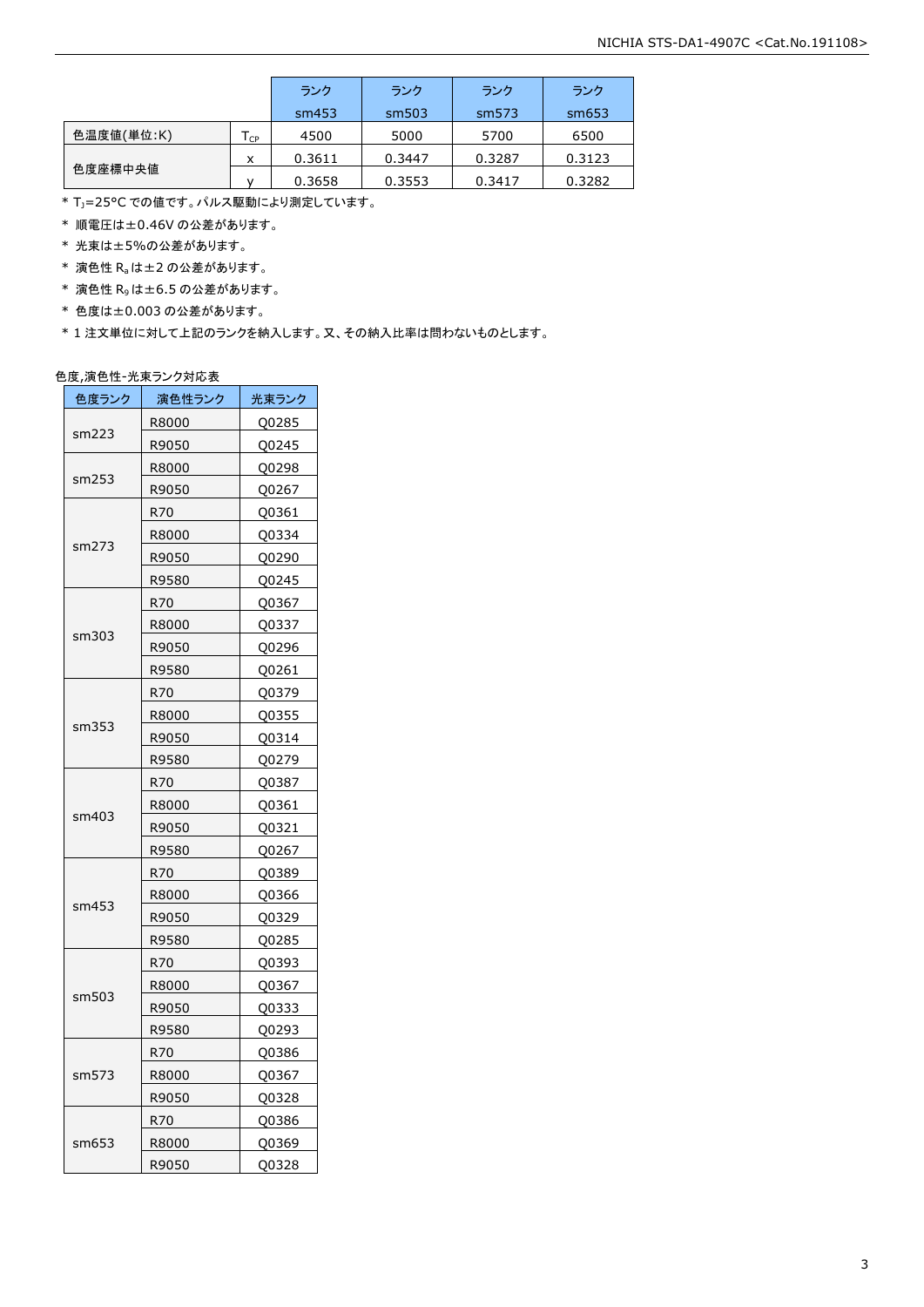色度図

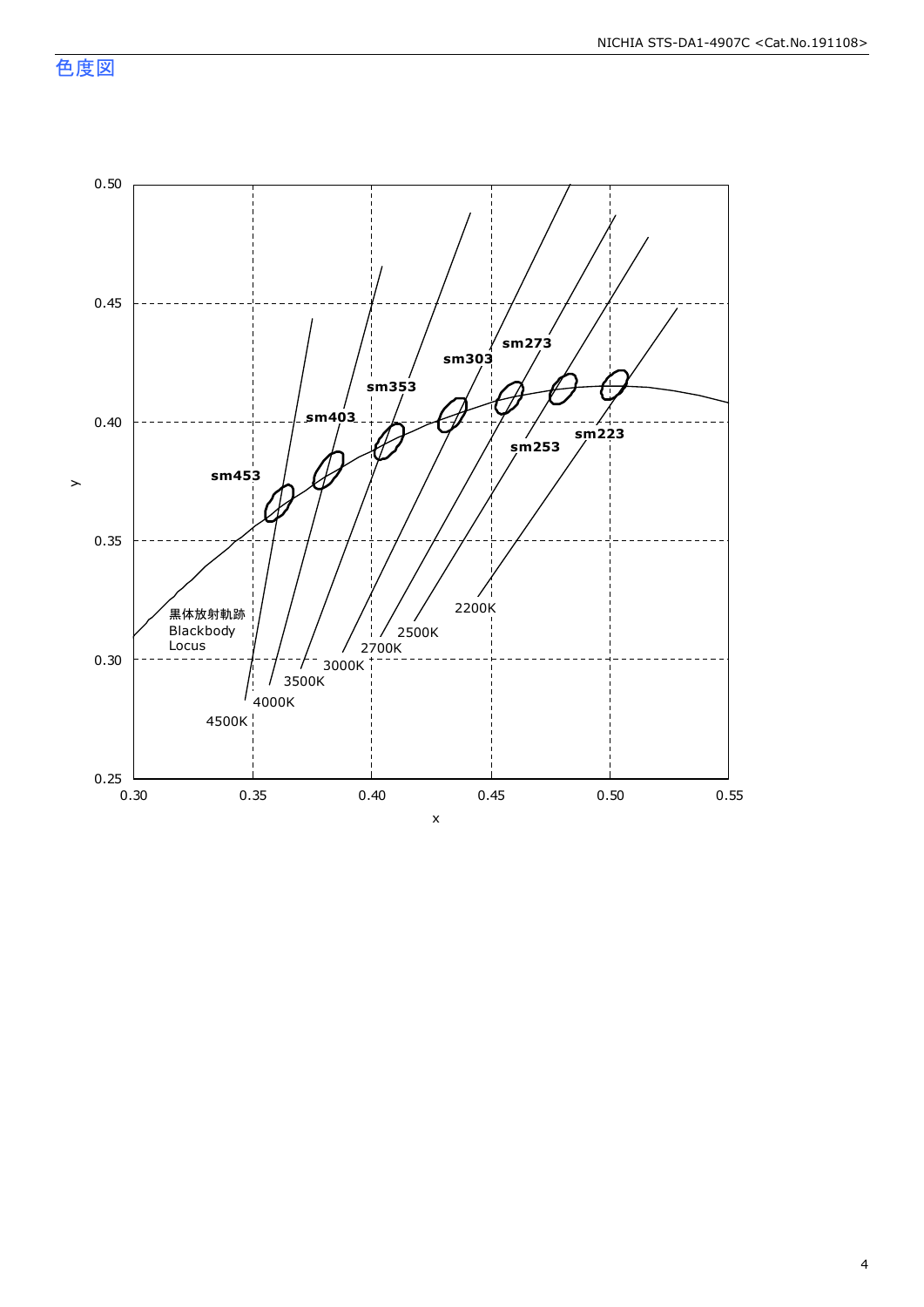色度図

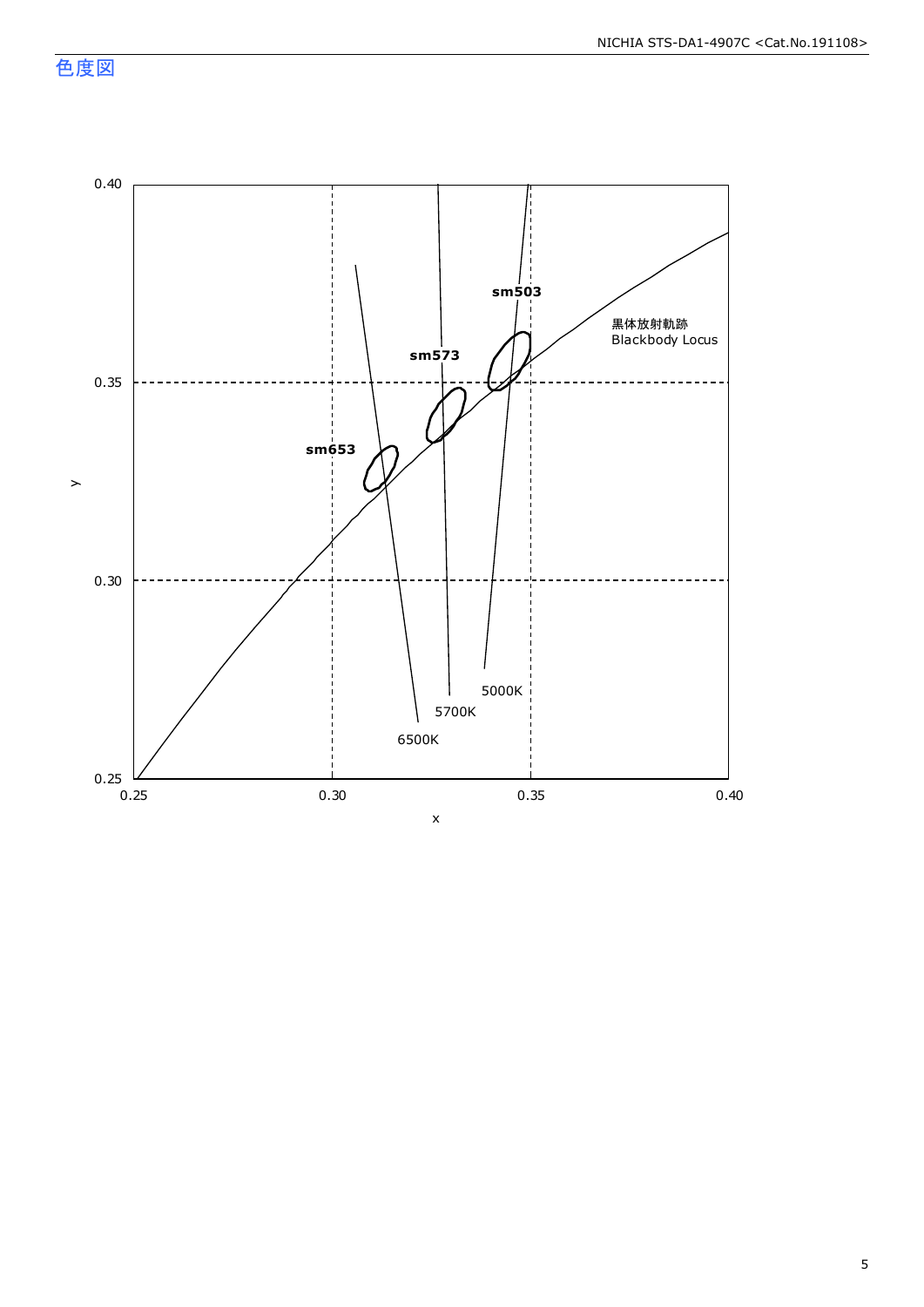#### NICHIA STS-DA1-4907C <Cat.No.191108>

### 外形寸法

(単位 Unit: mm) This product complies with RoHS Directive. \* 本製品はRoHS指令に適合しております。 (単位 Unit: mm, 公差 Tolerance: ±0.3) STS-DA7-12200A NVEWL016Z-V1 The dimension(s) in parentheses are for reference purposes. \* 括弧で囲まれた寸法は参考値です。 No. Part No.







| 項目 Item                                                  | 内容 Description                                                           |
|----------------------------------------------------------|--------------------------------------------------------------------------|
| パッケージ材質<br><b>Package Materials</b>                      | セラミックス<br>Ceramics                                                       |
| 封止樹脂材質<br><b>Encapsulating Resin</b><br><b>Materials</b> | シリコーン樹脂<br>(拡散剤+蛍光体入り)<br>Silicone Resin<br>(with diffuser and phosphor) |
| 電極材質<br><b>Electrodes Materials</b>                      | 金メッキ<br>Au-plated                                                        |
| 質量<br>Weight                                             | 1.2q(TYP)                                                                |

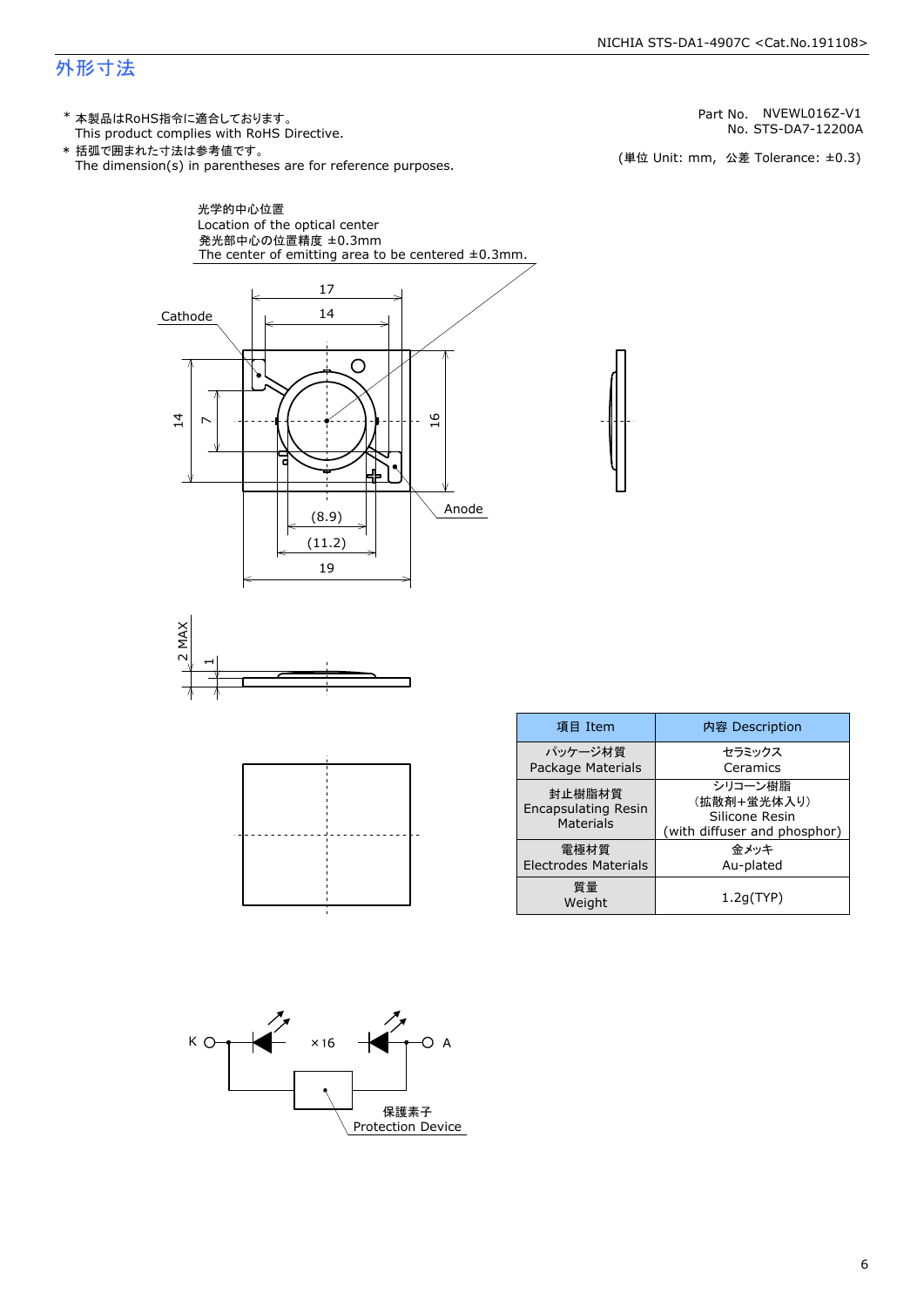## はんだ付け

#### ● 手はんだ推奨条件

| ⊫■唐 | 80°C 以下 |
|-----|---------|
| :間  | 5 秒以内   |

\* 手はんだは 1 回までとして下さい。

- \* 本製品は、封止材料及び封止樹脂枠材料にシリコーン樹脂を用いているため、上面の封止部が柔らかく、力が加わると傷、欠け、剥がれ、製品の変形、 断線や信頼性に影響を及ぼす恐れがあります。封止部及び封止樹脂枠に圧力を加えないで下さい。
- \* 基本的にはんだの取り付け後の修正は行わないで下さい。やむをえず修正する場合は、事前に修正による特性の劣化のなきことを確認の上行って下さ い。
- \* はんだ付け時、加熱された状態で LED にストレスを加えないで下さい。
- \* 実装機を使用する場合は、本製品にあった吸着ノズルを選定下さい。発光面サイズより小径のノズルを使用しますと発光面を傷つけると共に LED が不灯 に至る可能性があります。
- \* フラックスを使用する場合はノンハロゲンタイプを推奨します。また LED に直接フラックスがかかるような工程設計は行わないで下さい。
- \* 端子電極にリード線をはんだ付けする際及びはんだ付け後は、リード線にテンションを加えないようにしてください。端子電極の破壊もしくは端子電極の密 着強度が低下する恐れがあります。
- \* 端子電極にリード線のはんだ付けを行う場合は、使用はんだやリード被覆線の種類によってその含有成分により、端子電極の密着強度が低下する場合 がありますので、事前に実際に使用する部材にてご確認をお願いします。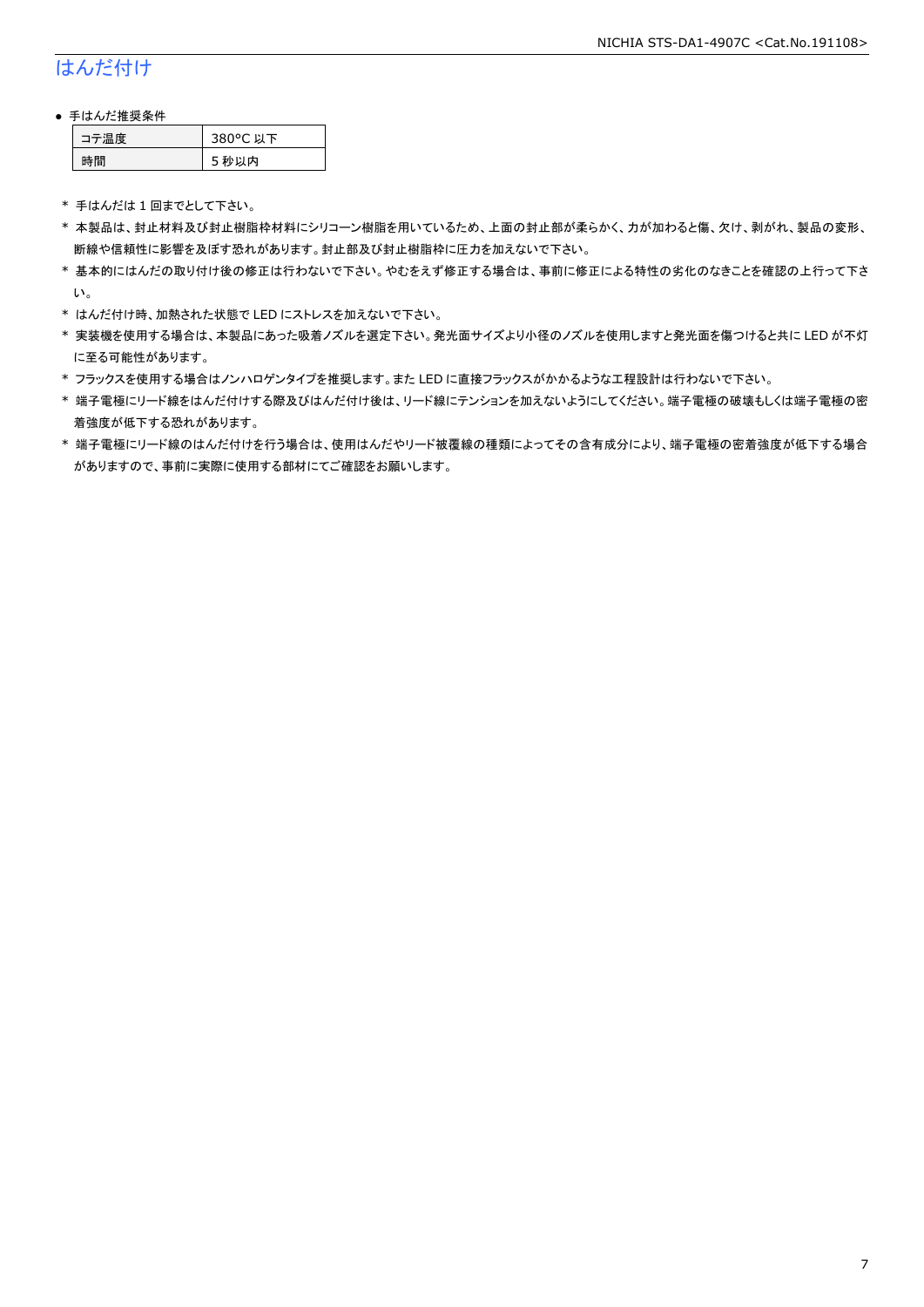## 梱包用トレイ

\* 数量は1トレイにつき 54個入りです。<br>Tray Size: 54pcs

\* 数量は1トレイにつき 54個入りです。<br>Tray Size: 54pcs<br>\* 寸法は参考です。<br>All dimensions shown are for reference only and are not guaranteed. \* づはは はいいい (単位 Unit: mm)



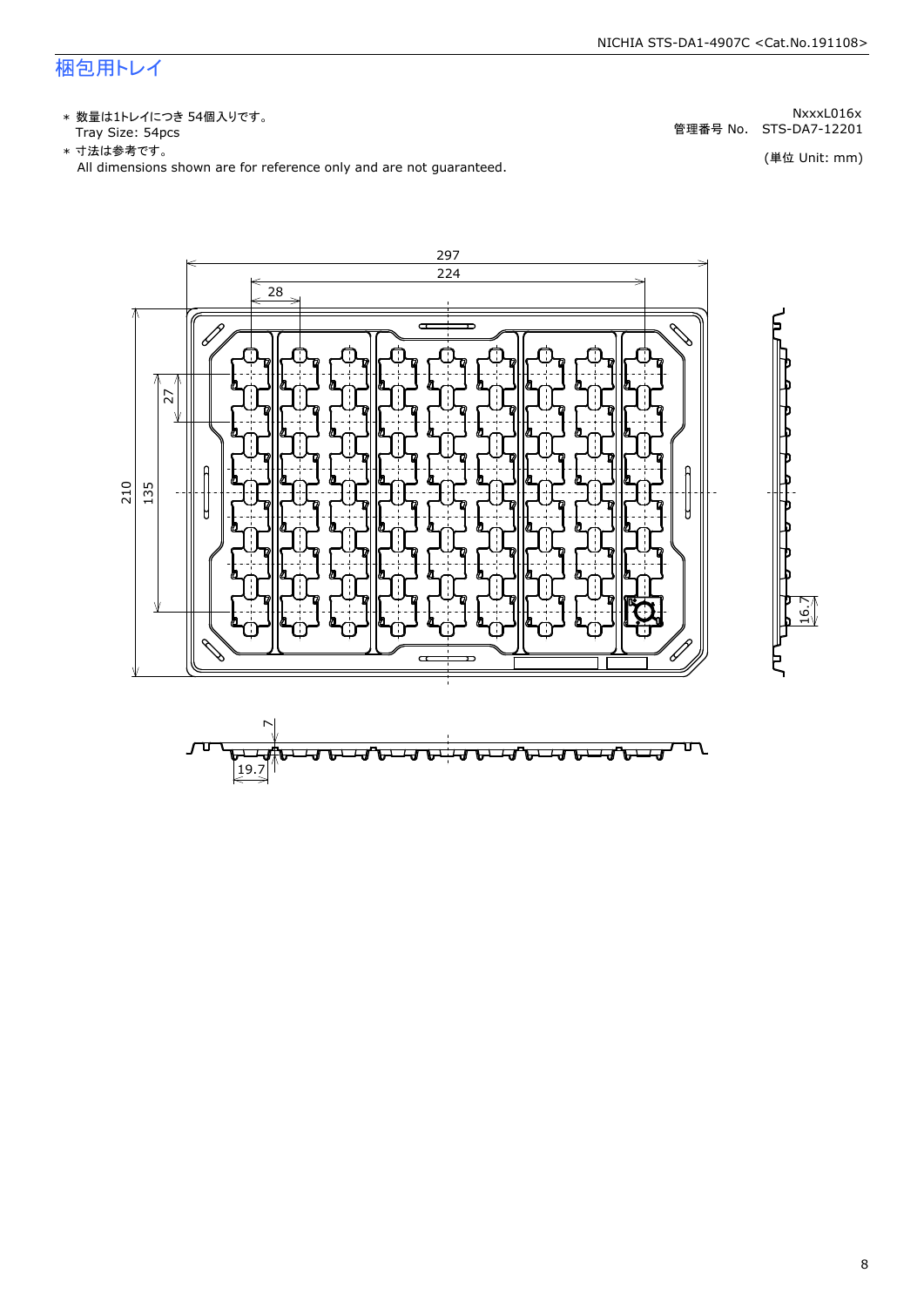### 梱包仕様

Trays are shipped with desiccants in heat-sealed moisture-proof bags. シリカゲルとともにトレイをアルミ防湿袋に入れ、熱シールにより封をします。



Part No. Nxxxxxxx<br>No. STS-DA7-5106D



Moisture-proof bags are packed in cardboard boxes with corrugated partitions. アルミ防湿袋を並べて入れ、ダンボールで仕切ります。





- \* \*\*\*\*\*\*\* is the customer part number.<br>If not provided, it will not be indicated on the label.<br>客先型名が設定されていない場合は空白です。
	- For details, see "LOT NUMBERING CODE"<br>in this document.<br>ロット表記方法についてはロット番号の項を<br>参照して下さい。
- \* Products shipped on trays are packed in a moisture-proof bag.<br>They are shipped in cardboard boxes to protect them from external forces du<br>本製品はトレイに入れたのち、輸送の衝撃から保護するためダンボールで梱包します。<br>\* Do not drop or expose the box to exter Products shipped on trays are packed in a moisture-proof bag. They are shipped in cardboard boxes to protect them from external forces during transportation. 本製品はトレイに入れたのち、輸送の衝撃から保護するためダンボールで梱包します。
- Do not drop or expose the box to external forces as it may damage the products. \*
- 取り扱いに際して、落下させたり、強い衝撃を与えたりしますと、製品を損傷させる原因になりますので注意して下さい。 Do not expose to water. The box is not water-resistant. \*
- ダンボールには防水加工がされておりませんので、梱包箱が水に濡れないよう注意して下さい。 \*
- 輸送、運搬に際して弊社よりの梱包状態あるいは同等の梱包を行って下さい。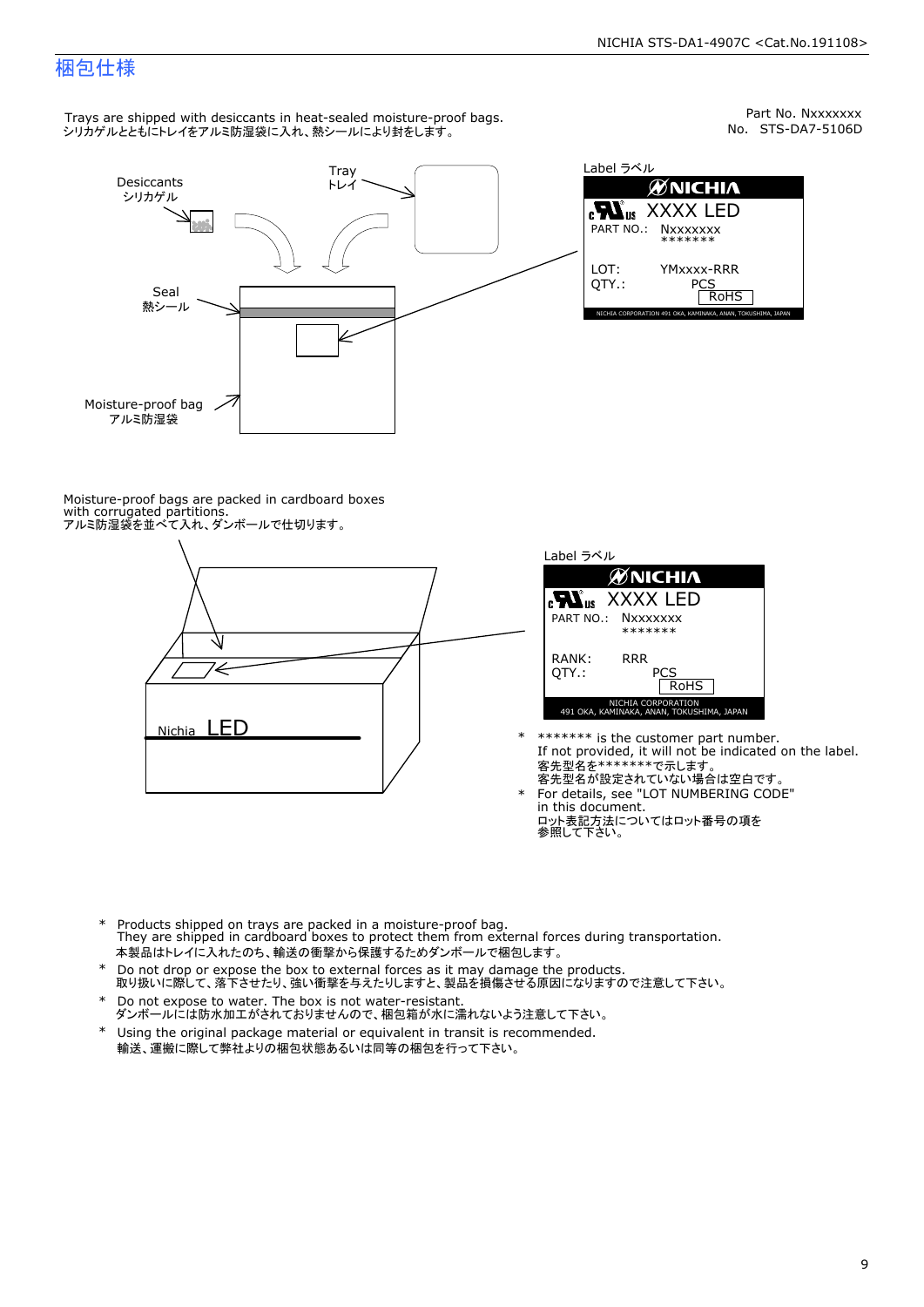## ロット番号

ロット番号は以下のように英数字で表記します。

- YMxxxx RRR
- Y 製造年

| 年    |   |
|------|---|
| 2018 | I |
| 2019 |   |
| 2020 | Κ |
| 2021 | L |
| 2022 | Μ |
| 2023 | N |

#### M - 製造月

| F | ۹<br>м |    | М |
|---|--------|----|---|
|   |        |    |   |
|   | 8      |    | 8 |
| 3 | ર      | 9  | q |
|   |        | 10 | A |
|   | 5      | 11 | P |
| 6 | 6      | 12 |   |

xxxx-当社管理番号

RRR-色度ランク、光束ランク、演色性ランク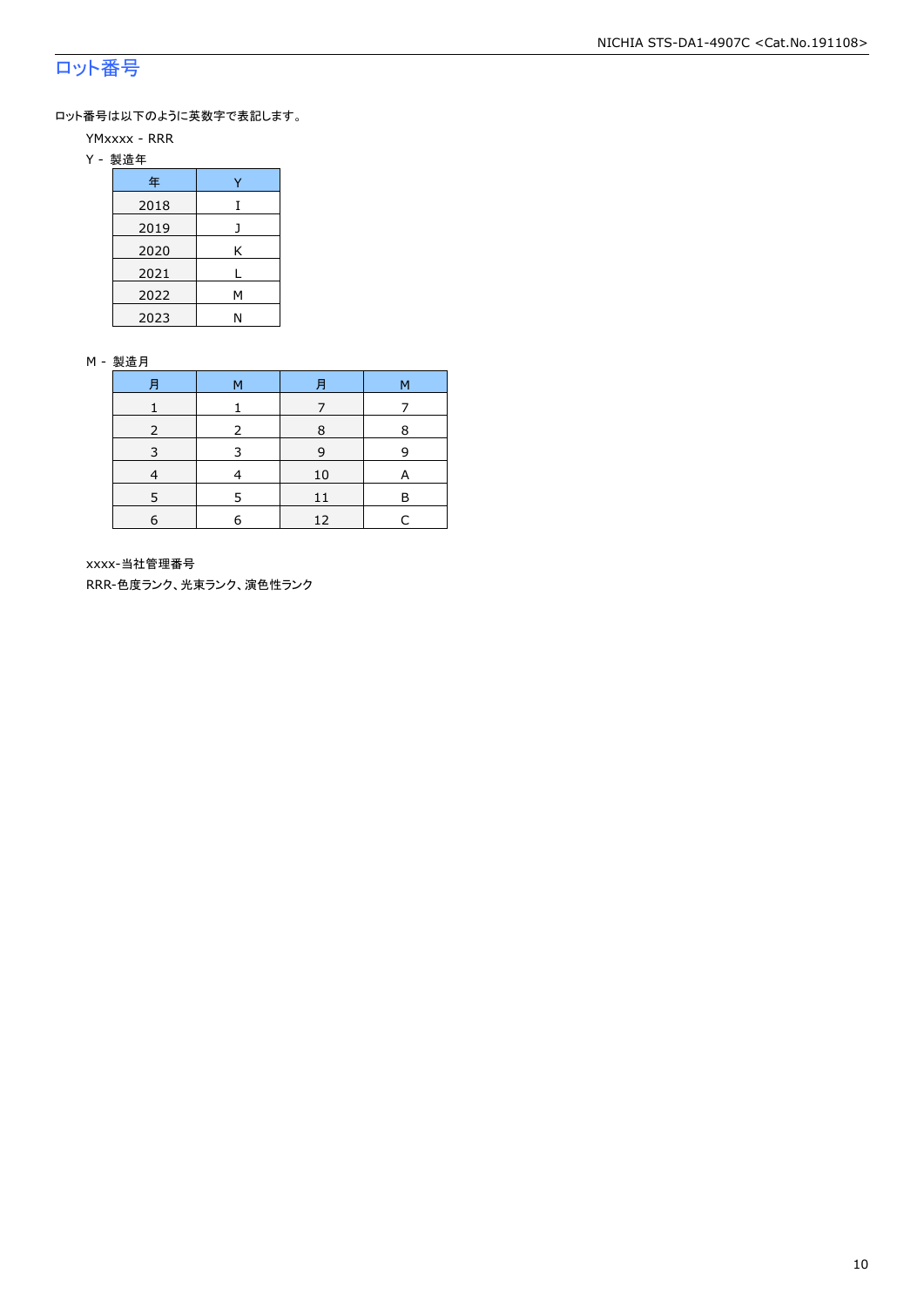ディレーティング特性

NVEWL016Z-V1 管理番号 No. STS-DA7-12226



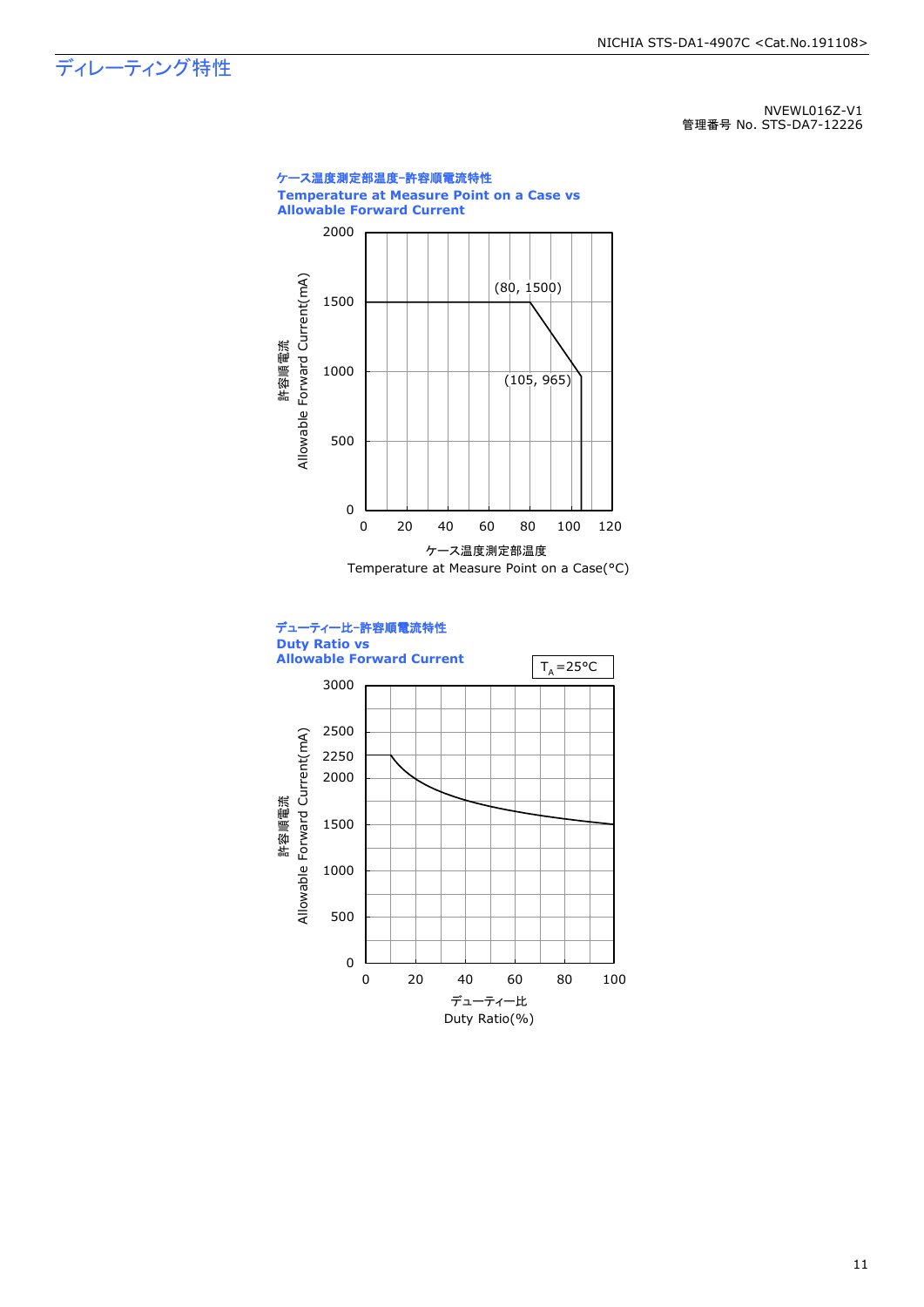\* 本特性は参考です。 All characteristics shown are for reference only and are not guaranteed.

NVEWL016Z-V1 管理番号 No. STS-DA7-12202

\* パルス駆動により測定しています。 The following graphs show the characteristics measured in pulse mode.





\* 本特性は演色性ランクR70に対応しています。

The graphs above show the characteristics for R70 LEDs of this product.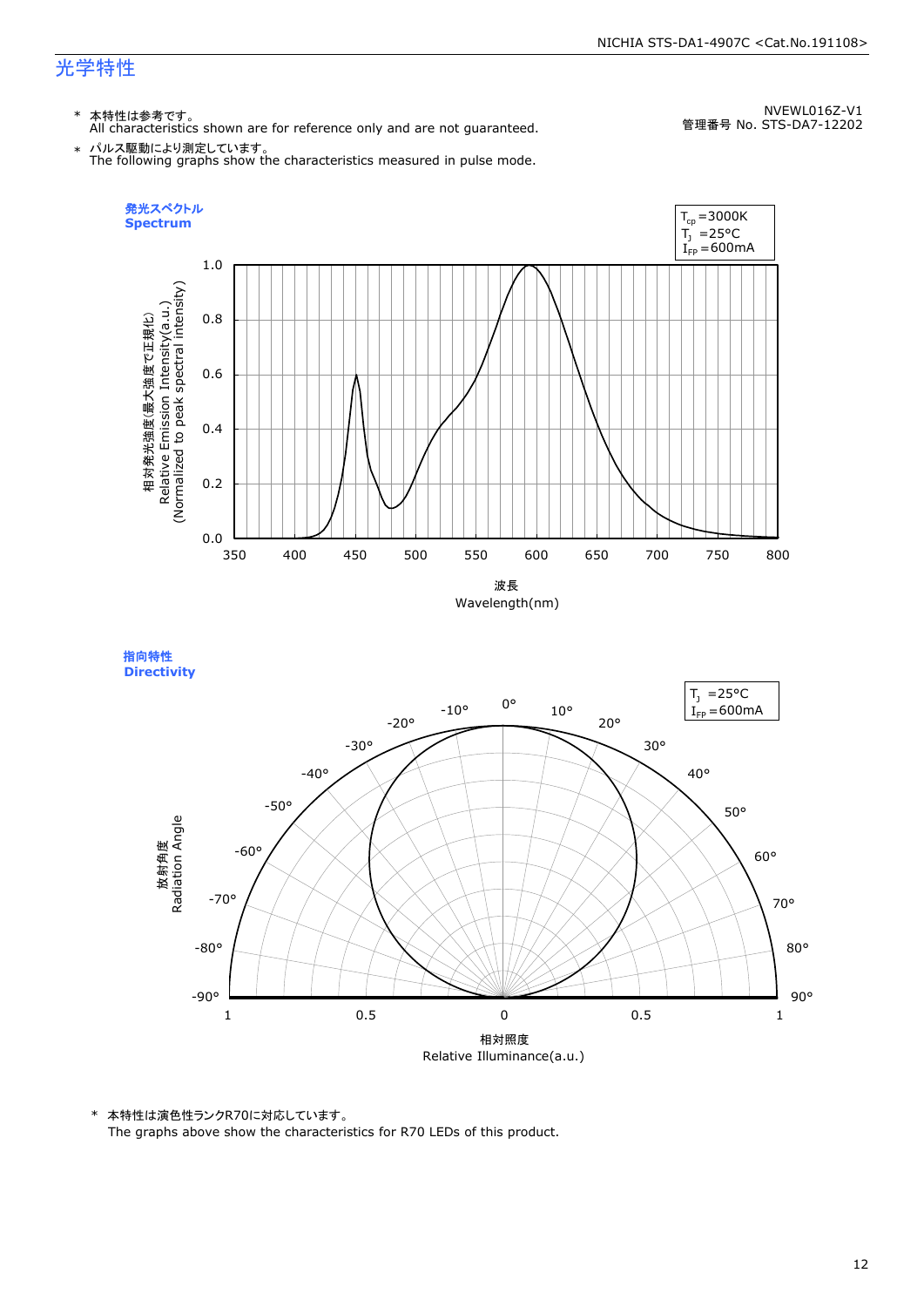\* 本特性は参考です。 All characteristics shown are for reference only and are not guaranteed.

NVEWL016Z-V1 管理番号 No. STS-DA7-12203

\* パルス駆動により測定しています。 The following graphs show the characteristics measured in pulse mode.





\* 本特性は演色性ランクR8000に対応しています。 The graphs above show the characteristics for R8000 LEDs of this product.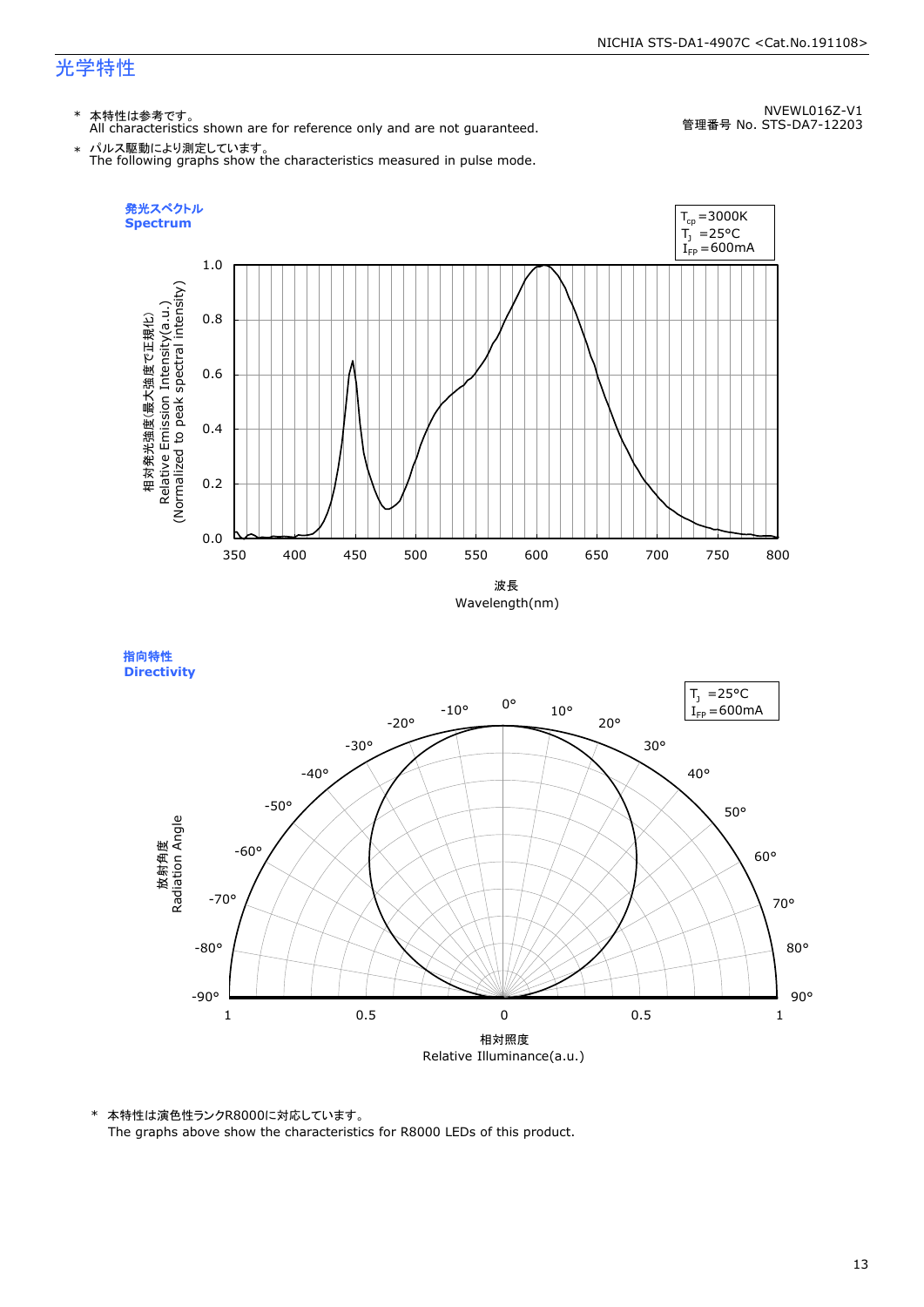\* 本特性は参考です。 All characteristics shown are for reference only and are not guaranteed.

NVEWL016Z-V1 管理番号 No. STS-DA7-12204

\* パルス駆動により測定しています。 The following graphs show the characteristics measured in pulse mode.



指向特性 **Directivity** 



\* 本特性は演色性ランクR9050に対応しています。 The graphs above show the characteristics for R9050 LEDs of this product.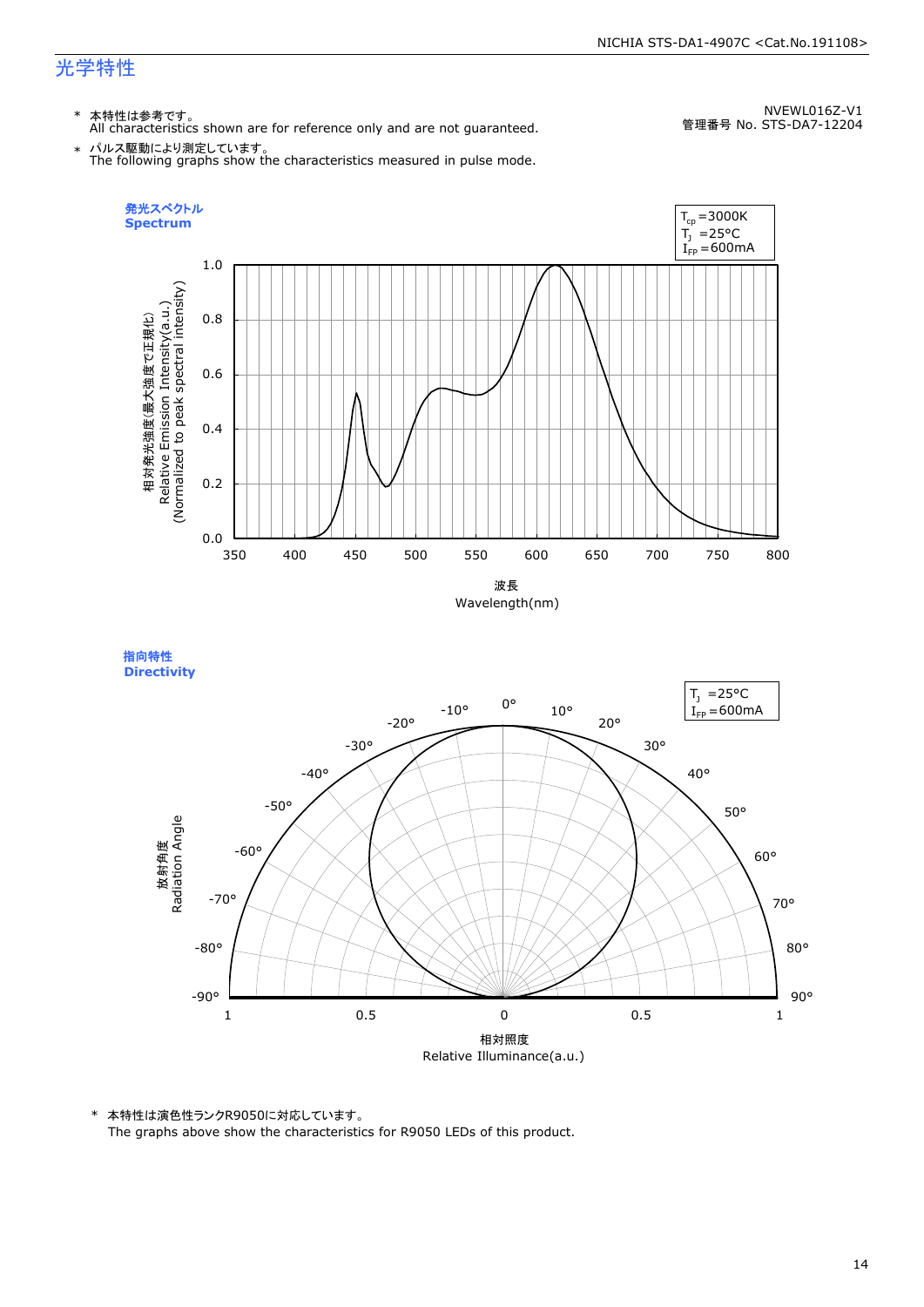#### NICHIA STS-DA1-4907C <Cat.No.191108>

## 光学特性

\* All characteristics shown are for reference only and are not guaranteed. 本特性は参考です。

## Part No. NVEWL016Z-V1

\* The following graphs show the characteristics measured in pulse mode. パルス駆動により測定しています。

No. STS-DA7-15981



**Directivity**  指向特性



\* The graphs above show the characteristics for R9580 LEDs of this product. 本特性は演色性ランクR9580に対応しています。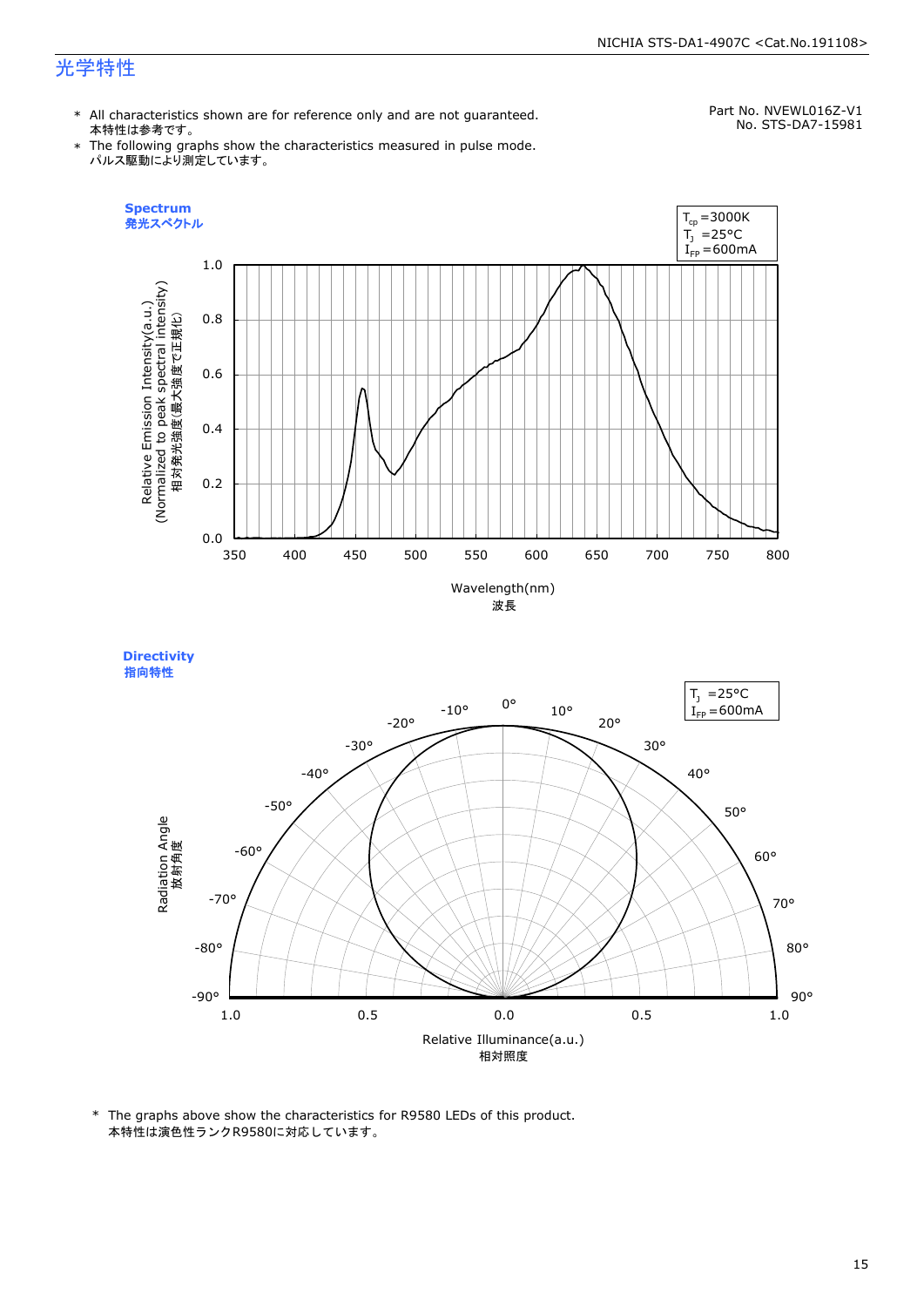指向特性 **Directivity** 

\* 本特性は参考です。 All characteristics shown are for reference only and are not guaranteed.

NVEWL016Z-V1 管理番号 No. STS-DA7-12206

\* パルス駆動により測定しています。 The following graphs show the characteristics measured in pulse mode.



相対照度 Relative Illuminance(a.u.) 90° 80° 70° 60° 50° 40° 30° 20° 10° 0°  $-10$ ° -20° -30° -40° -50° -60° -70° -80° -90° 放射角度<br>Radiation Angle 1 0.5 0 0.5 1  $I_{FP} = 600$ mA  $T_1$  = 25°C

\* 本特性は演色性ランクR70に対応しています。

The graphs above show the characteristics for R70 LEDs of this product.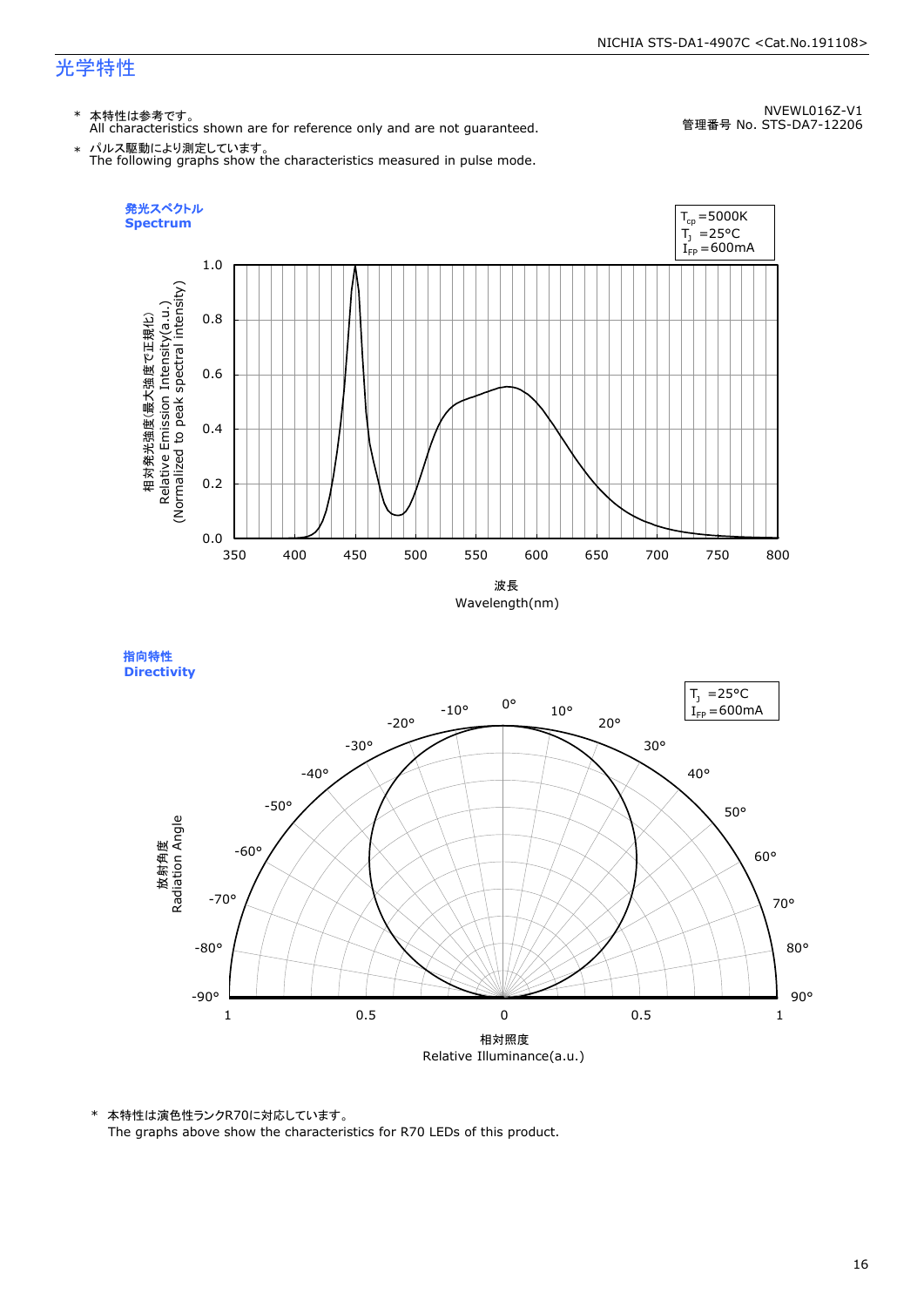\* 本特性は参考です。 All characteristics shown are for reference only and are not guaranteed.

NVEWL016Z-V1 管理番号 No. STS-DA7-12207

\* パルス駆動により測定しています。 The following graphs show the characteristics measured in pulse mode.





\* 本特性は演色性ランクR8000に対応しています。 The graphs above show the characteristics for R8000 LEDs of this product.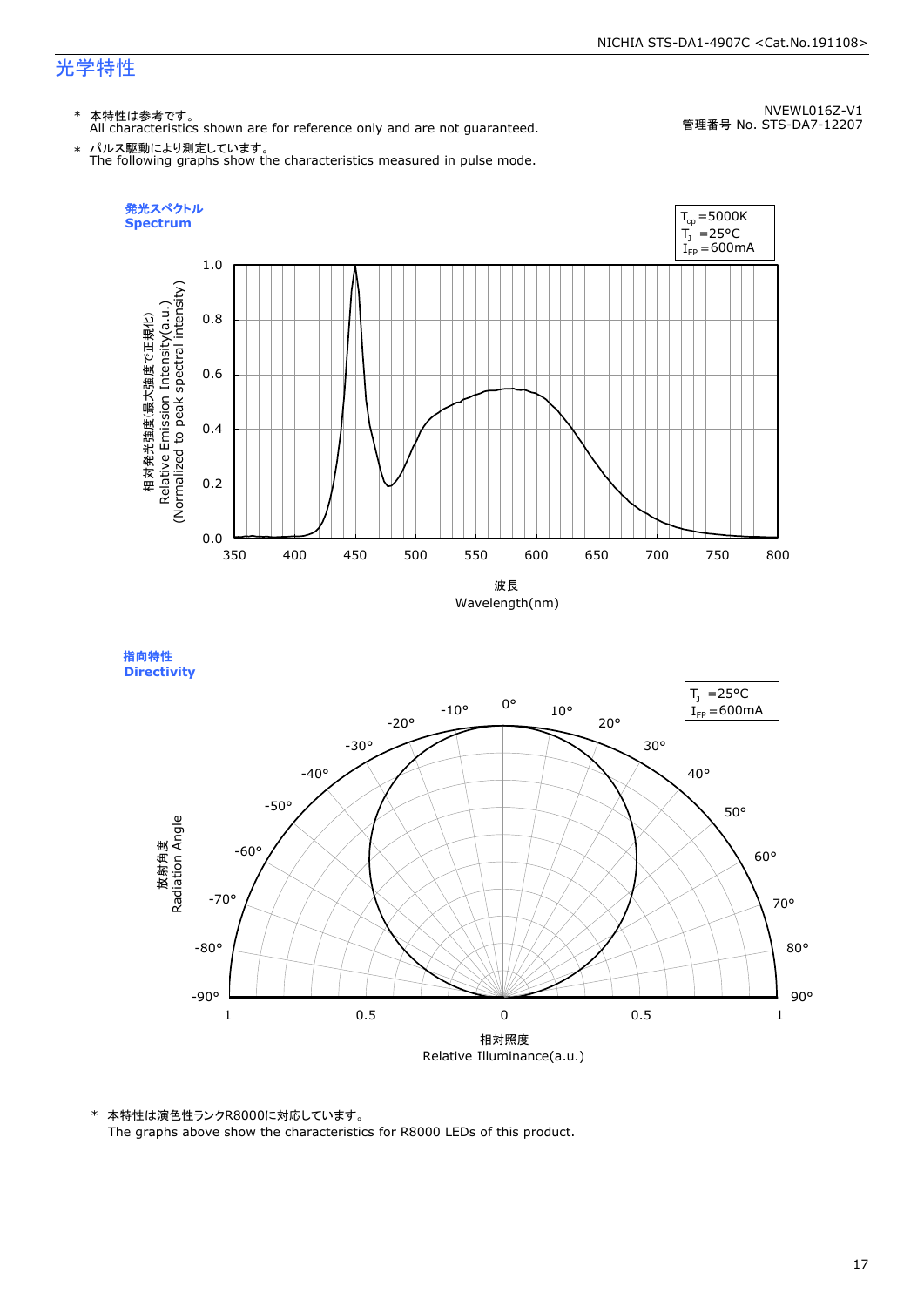\* 本特性は参考です。 All characteristics shown are for reference only and are not guaranteed.

NVEWL016Z-V1 管理番号 No. STS-DA7-12208

\* パルス駆動により測定しています。 The following graphs show the characteristics measured in pulse mode.





\* 本特性は演色性ランクR9050に対応しています。 The graphs above show the characteristics for R9050 LEDs of this product.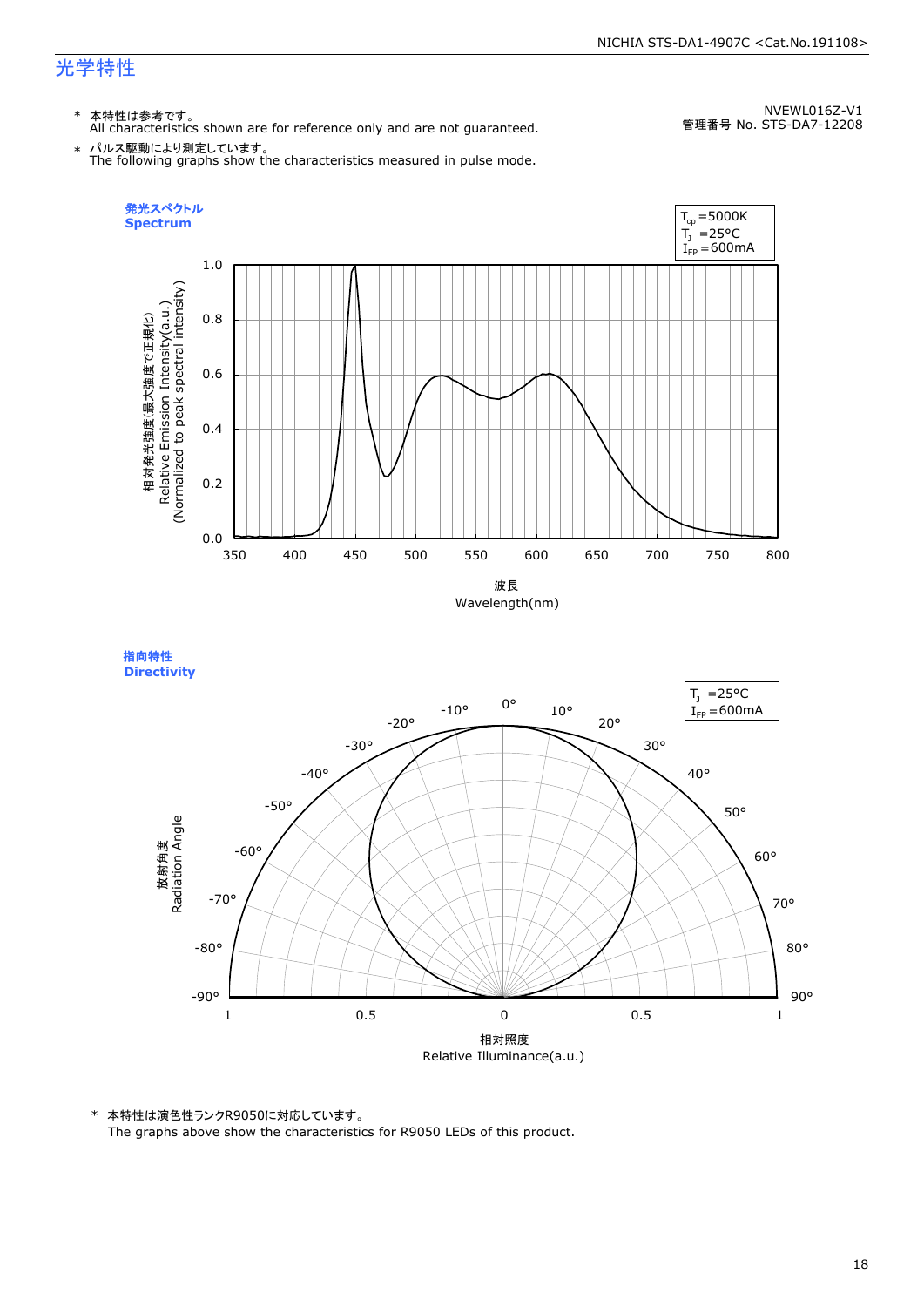#### NICHIA STS-DA1-4907C <Cat.No.191108>

## 光学特性

\* All characteristics shown are for reference only and are not guaranteed. 本特性は参考です。

Part No. NVEWL016Z-V1 No. STS-DA7-15982

\* The following graphs show the characteristics measured in pulse mode. パルス駆動により測定しています。







\* The graphs above show the characteristics for R9580 LEDs of this product. 本特性は演色性ランクR9580に対応しています。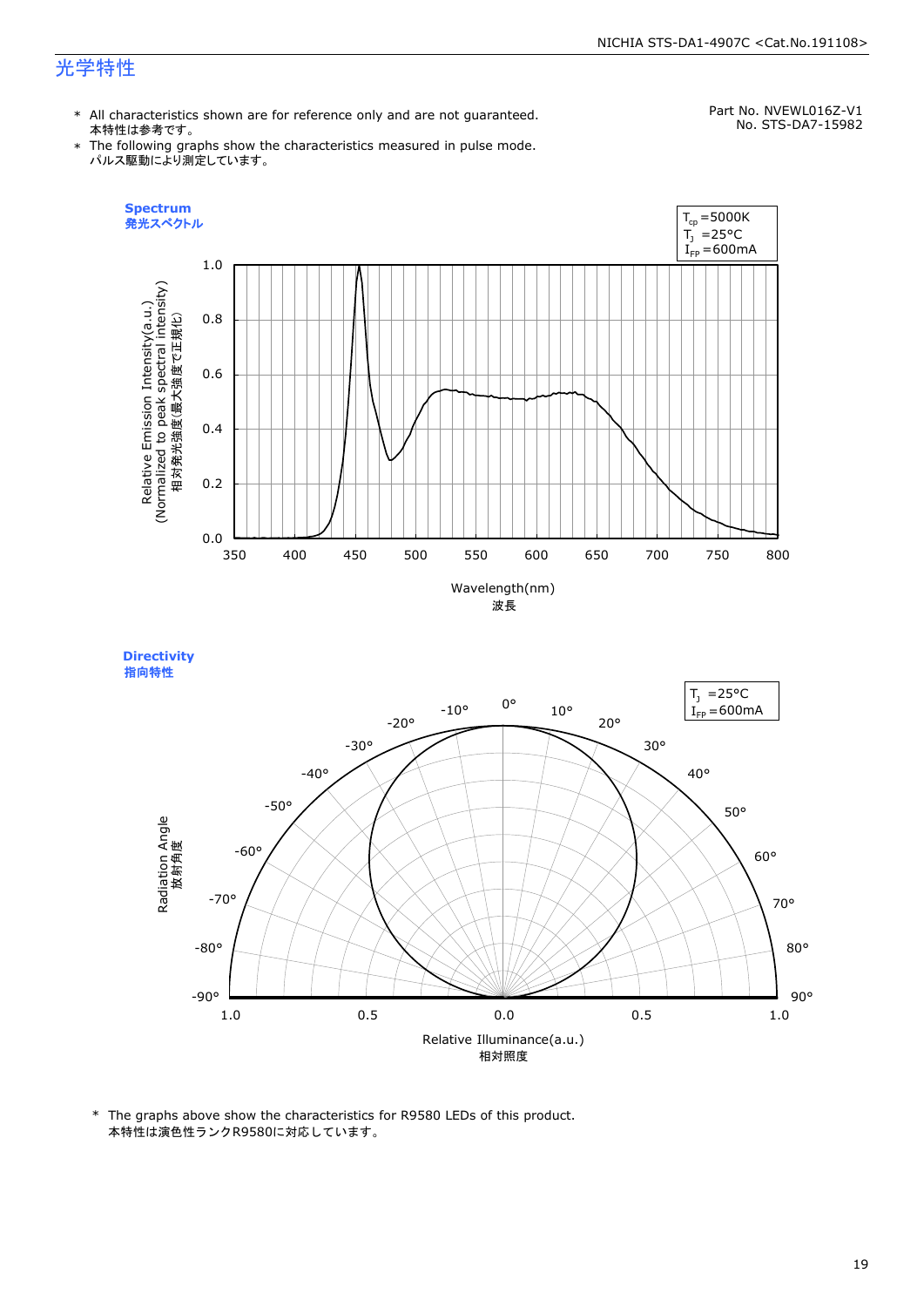\* 本特性は参考です。

All characteristics shown are for reference only and are not guaranteed. パルス駆動により測定しています。

NVEWL016Z-V1 管理番号 No. STS-DA7-12210





\* 本特性は色度ランクsm27x、sm30x、sm35x、sm40x、sm45x(ランク座標範囲内の特別ランクを含む)、 演色性ランクR70に対応しています。 The graphs above show the characteristics for sm27x, sm30x, sm35x, sm40x, sm45x,

R70 LEDs, including sub-bins, of this product.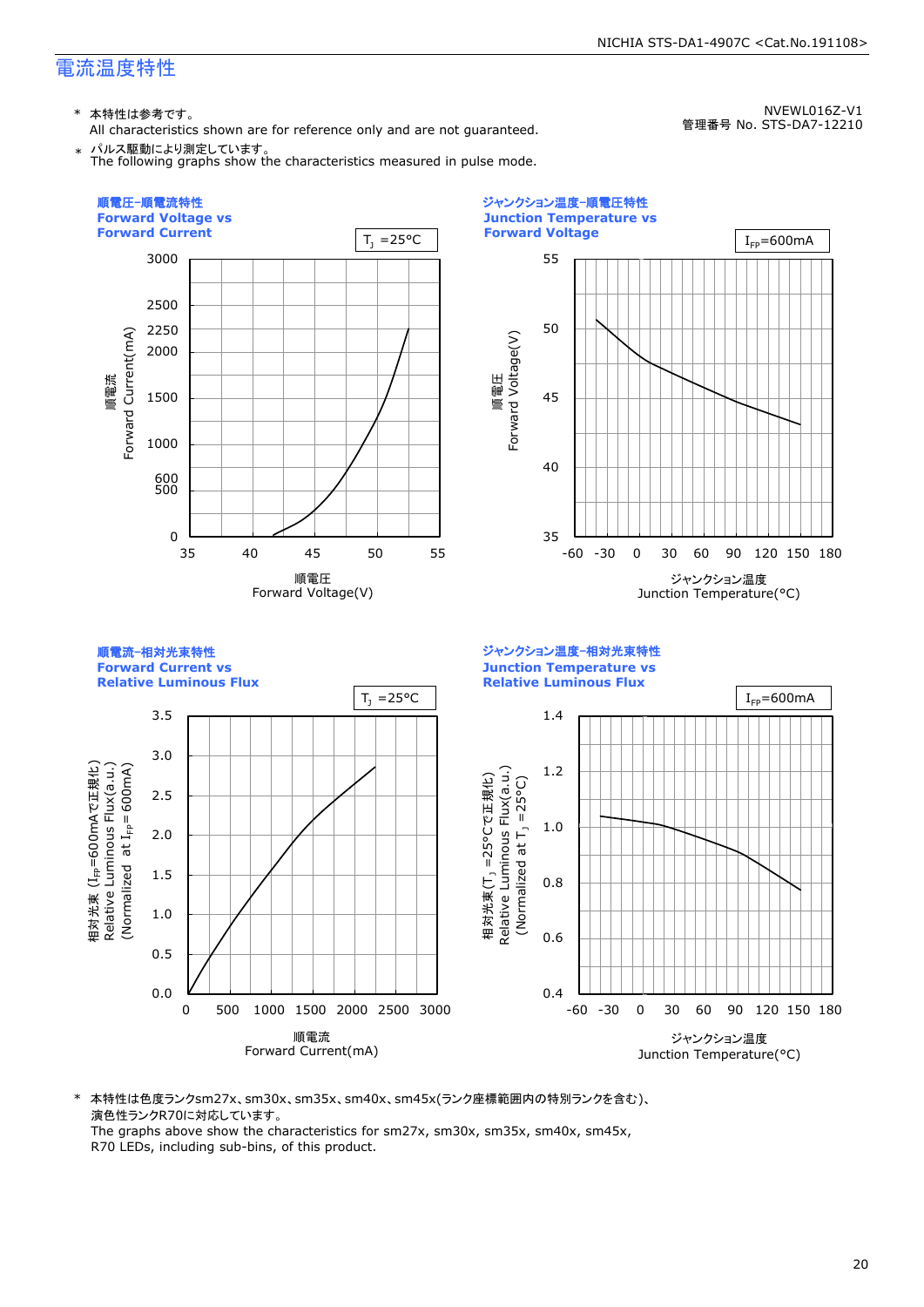\* 本特性は参考です。

All characteristics shown are for reference only and are not guaranteed.

パルス駆動により測定しています。

NVEWL016Z-V1 管理番号 No. STS-DA7-12211



\* 本特性は色度ランクsm22x、sm25x、sm27x、sm30x、sm35x、sm40x、sm45x(ランク座標範囲内の特別ランクを含む)、 演色性ランクR8000に対応しています。

The graphs above show the characteristics for sm22x, sm25x, sm27x, sm30x, sm35x, sm40x, sm45x, R8000 LEDs, including sub-bins, of this product.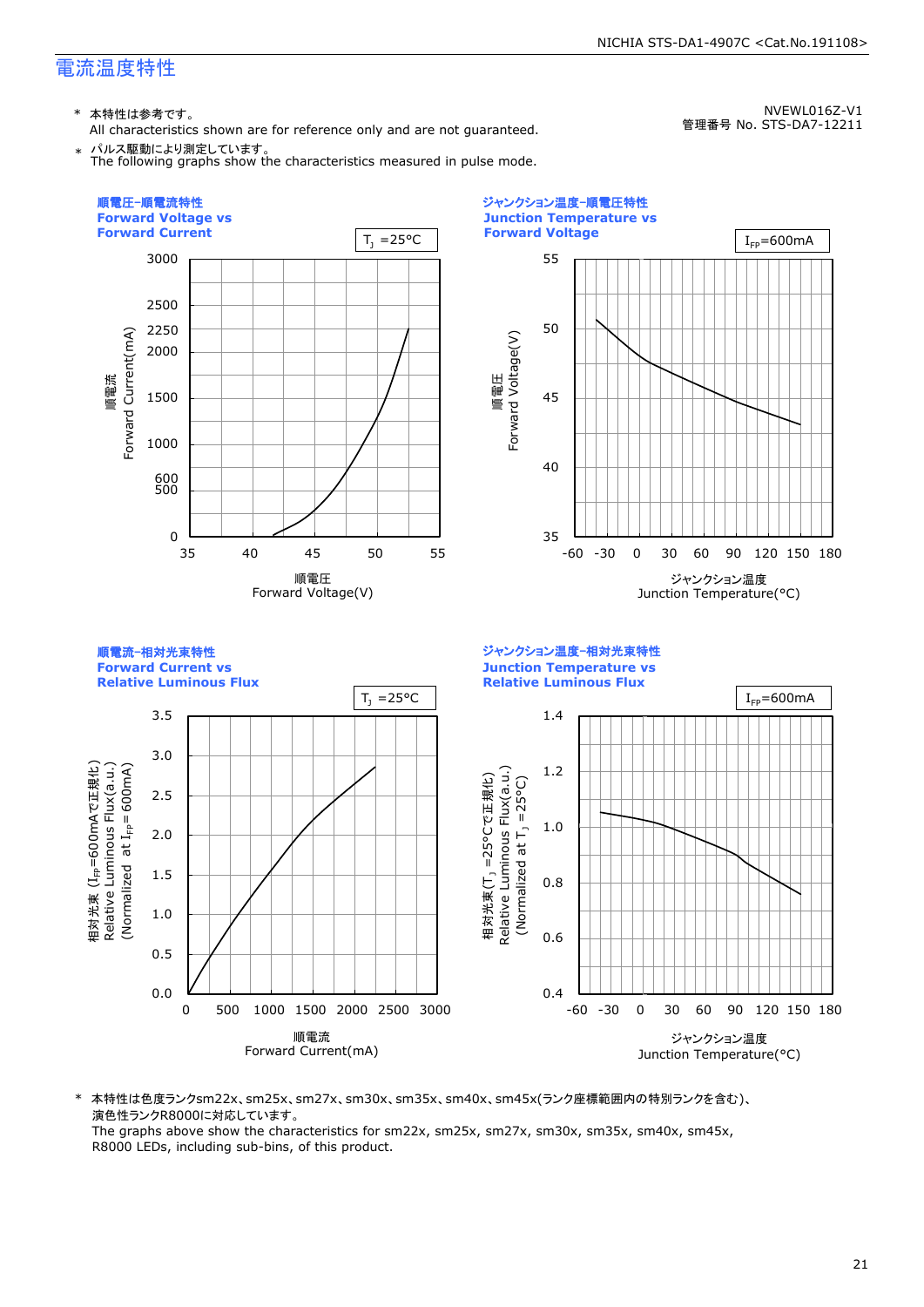\* 本特性は参考です。

All characteristics shown are for reference only and are not guaranteed. パルス駆動により測定しています。

NVEWL016Z-V1 管理番号 No. STS-DA7-12212



\* 本特性は色度ランクsm22x、sm25x、sm27x、sm30x、sm35x、sm40x、sm45x(ランク座標範囲内の特別ランクを含む)、 演色性ランクR9050に対応しています。

The graphs above show the characteristics for sm22x, sm25x, sm27x, sm30x, sm35x, sm40x, sm45x, R9050 LEDs, including sub-bins, of this product.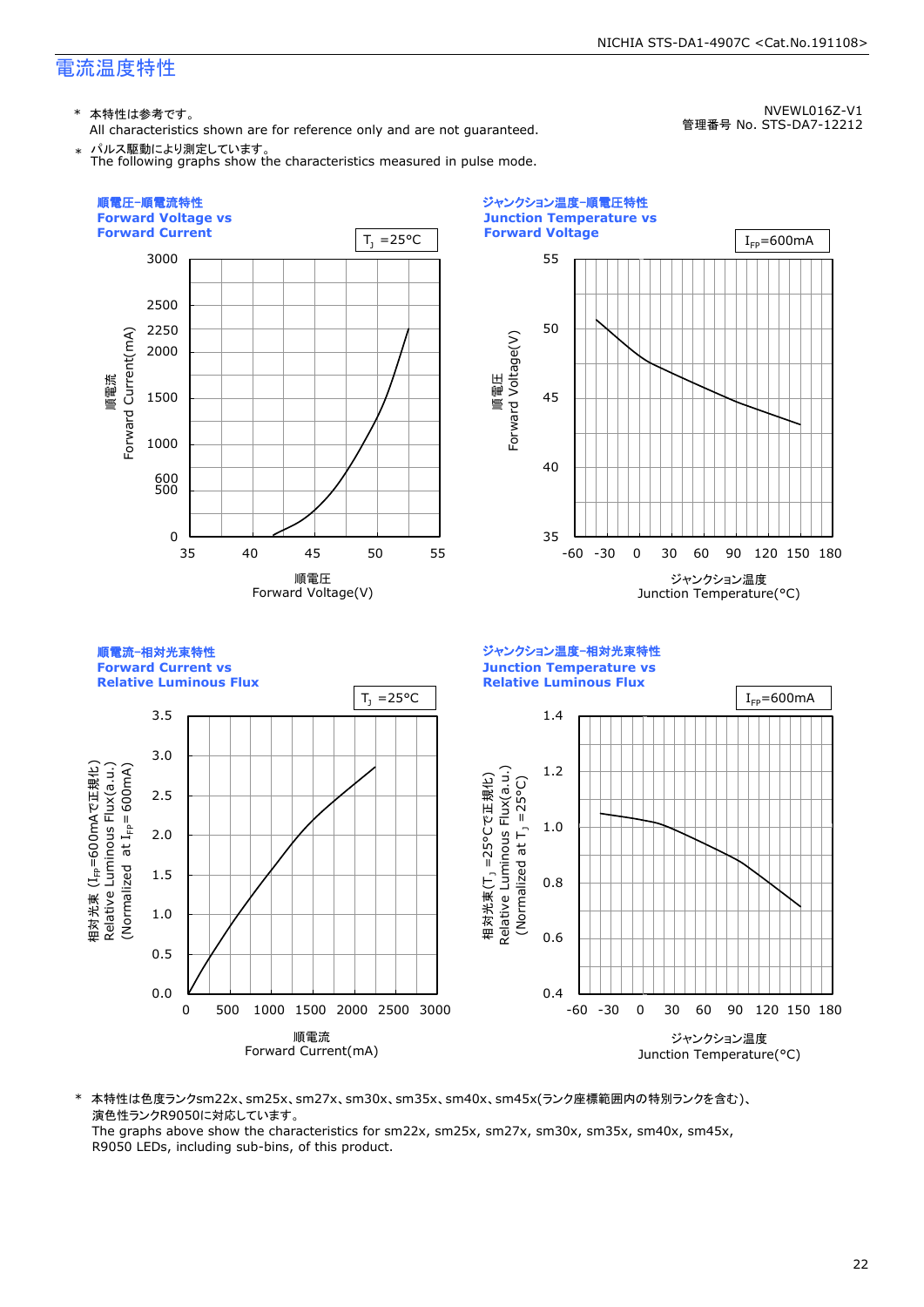\* All characteristics shown are for reference only and are not guaranteed. 本特性は参考です。

Part No. NVEWL016Z-V1 No. STS-DA7-15983

\* The following graphs show the characteristics measured in pulse mode. パルス駆動により測定しています。



本特性は色温度2700K~4500K、演色性ランクR9580に対応しています。 \* The graphs above show the characteristics for 2700K~4500K, R9580 LEDs of this product.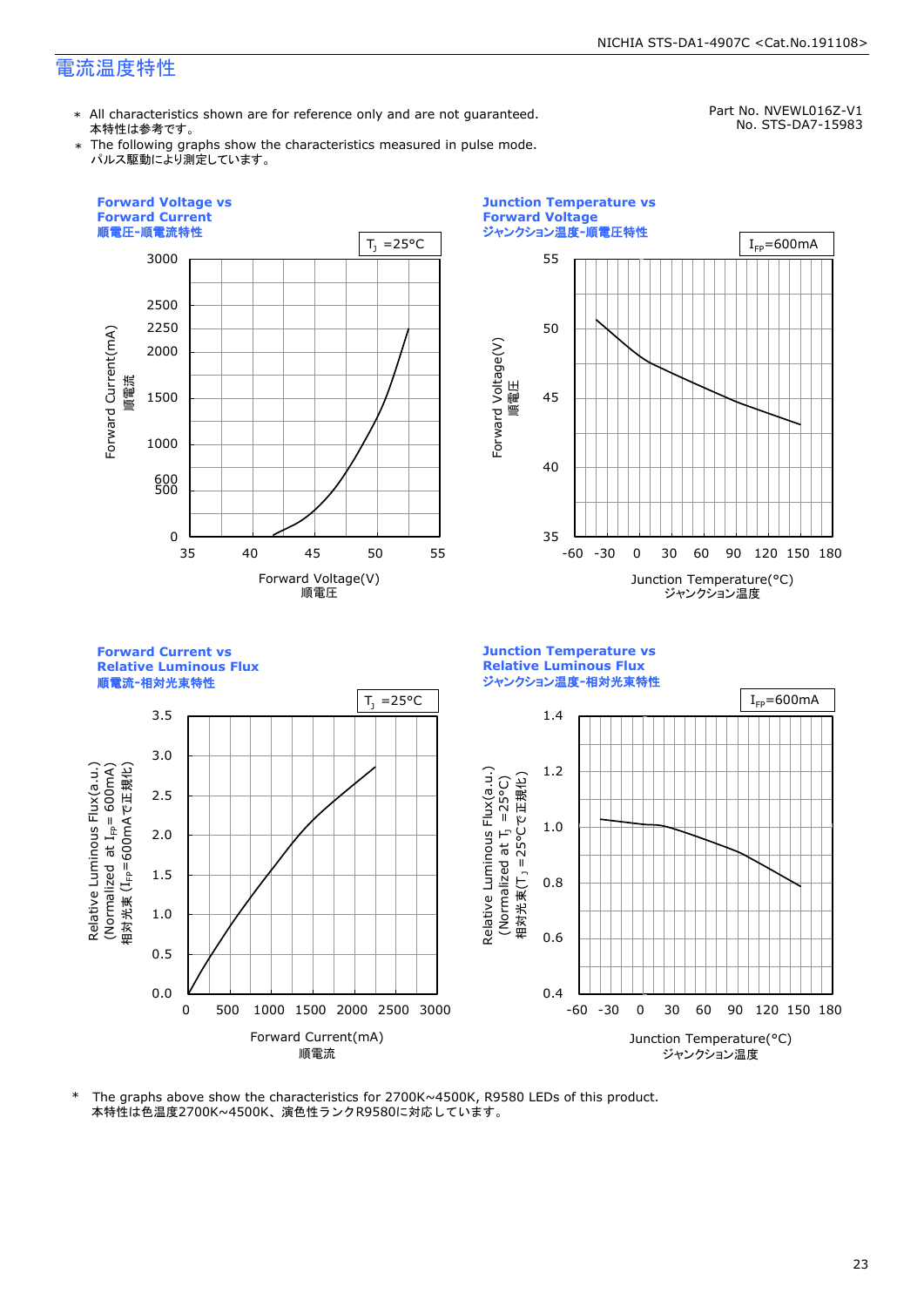\* 本特性は参考です。

All characteristics shown are for reference only and are not guaranteed. \* パルス駆動により測定しています。

NVEWL016Z-V1 管理番号 No. STS-DA7-12214



\* 本特性は色度ランクsm50x、sm57x、sm65x(ランク座標範囲内の特別ランクを含む)、演色性ランクR70に対応しています。 The graphs above show the characteristics for sm50x, sm57x, sm65x, R70 LEDs, including sub-bins, of this product.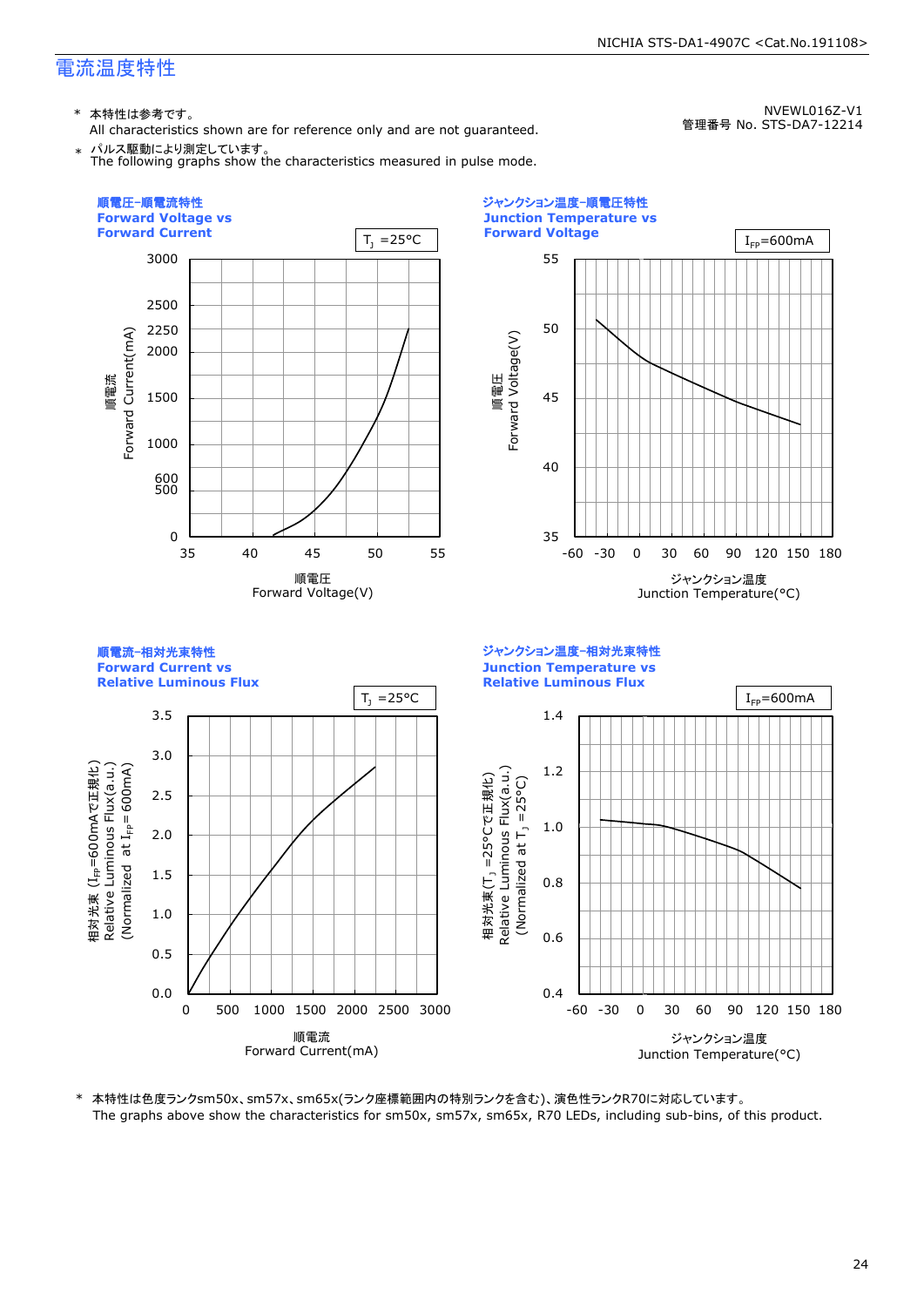NVEWL016Z-V1

\* 本特性は参考です。

All characteristics shown are for reference only and are not guaranteed. \* パルス駆動により測定しています。

管理番号 No. STS-DA7-12215



\* 本特性は色度ランクsm50x、sm57x、sm65x(ランク座標範囲内の特別ランクを含む)、演色性ランクR8000に対応しています。 The graphs above show the characteristics for sm50x, sm57x, sm65x, R8000 LEDs, including sub-bins, of this product.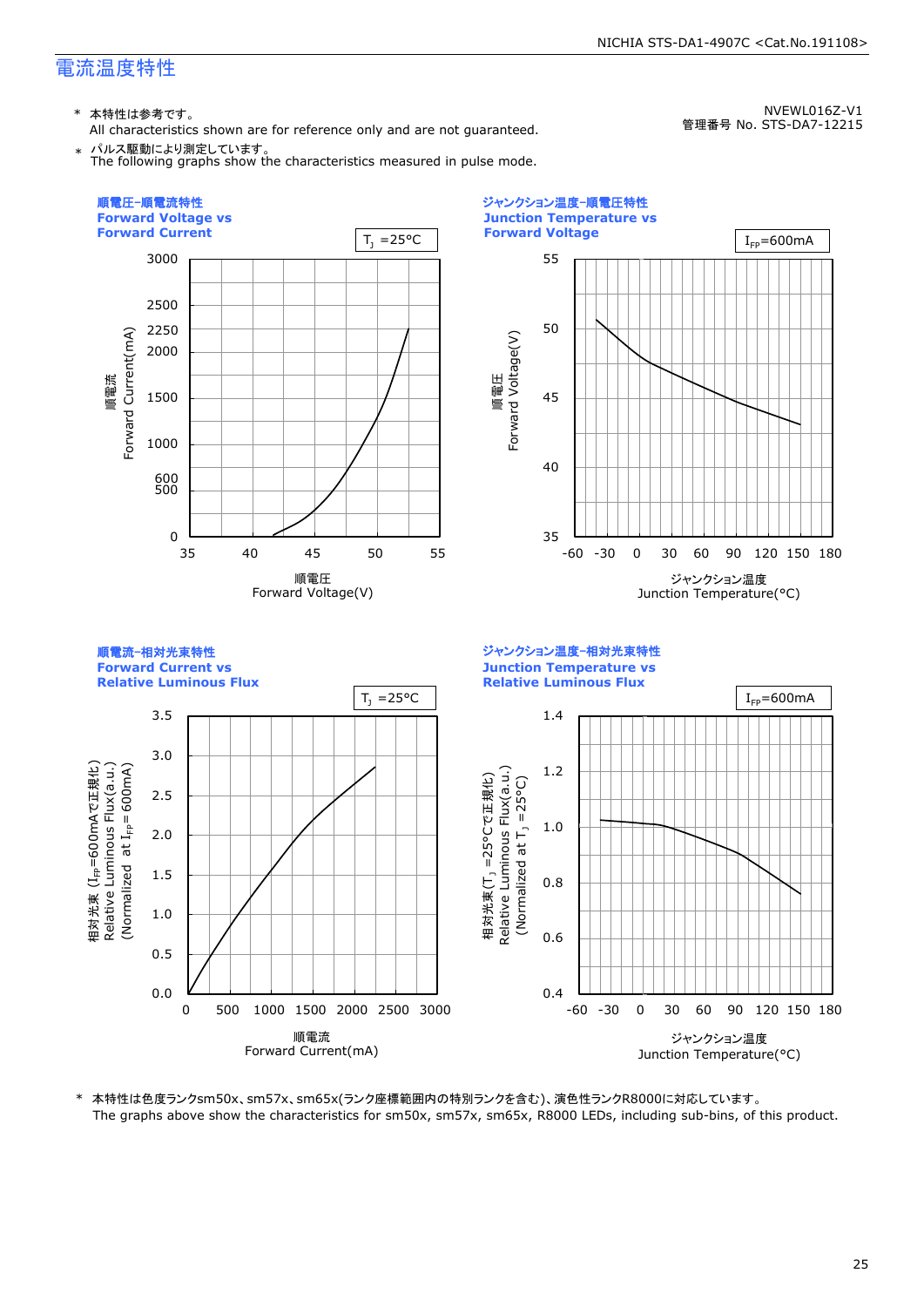NVEWL016Z-V1

\* 本特性は参考です。

All characteristics shown are for reference only and are not guaranteed. \* パルス駆動により測定しています。 The following graphs show the characteristics measured in pulse mode.

管理番号 No. STS-DA7-12216



\* 本特性は色度ランクsm50x、sm57x、sm65x(ランク座標範囲内の特別ランクを含む)、演色性ランクR9050に対応しています。 The graphs above show the characteristics for sm50x, sm57x, sm65x, R9050 LEDs, including sub-bins, of this product.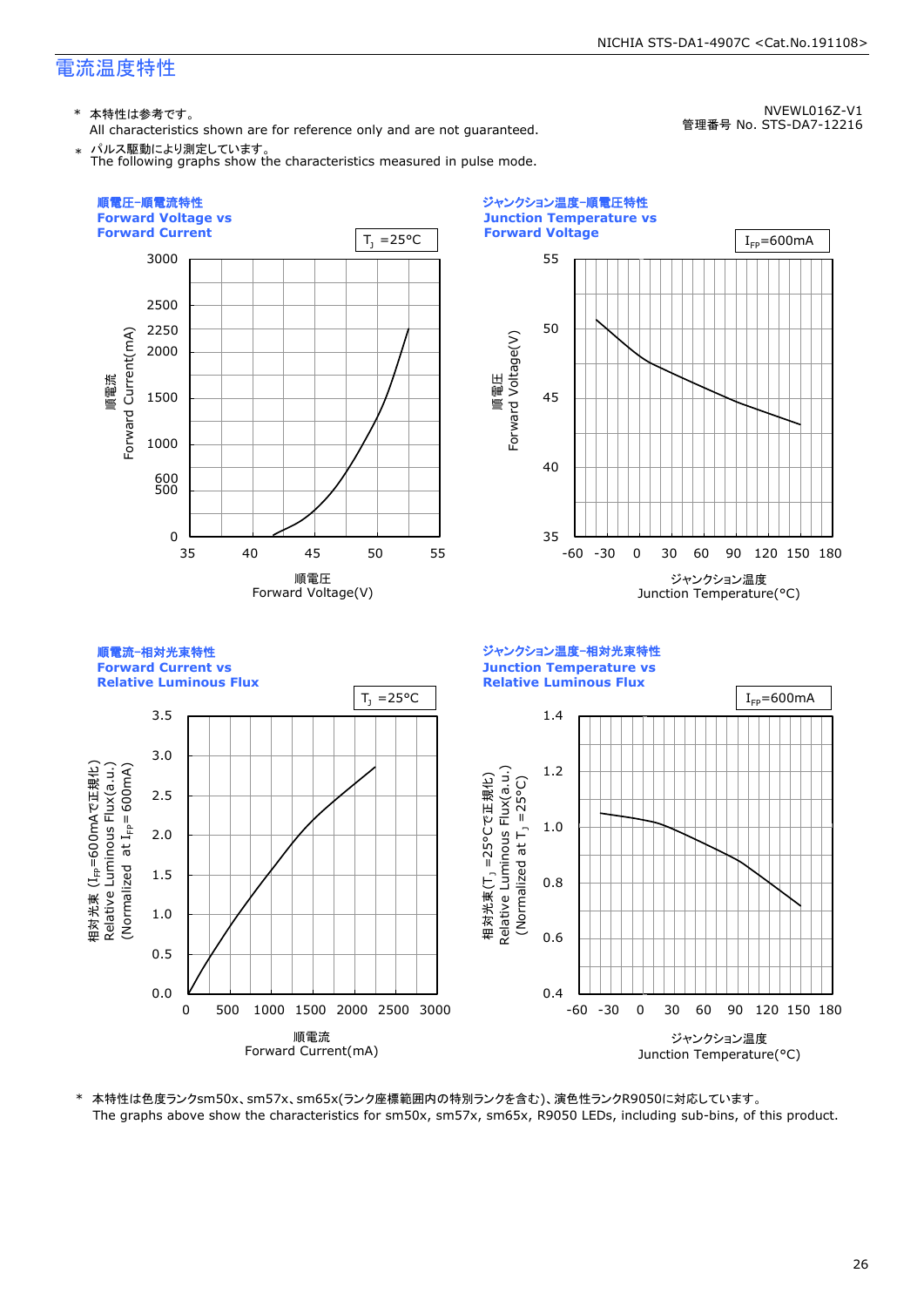\* All characteristics shown are for reference only and are not guaranteed. 本特性は参考です。

Part No. NVEWL016Z-V1 No. STS-DA7-15984

\* The following graphs show the characteristics measured in pulse mode. パルス駆動により測定しています。



\* The graphs above show the characteristics for sm50x, R9580 LEDs, including sub-bins, of this product. 本特性は色度ランクsm50x(ランク座標範囲内の特別ランクを含む)、演色性ランクR9580に対応しています。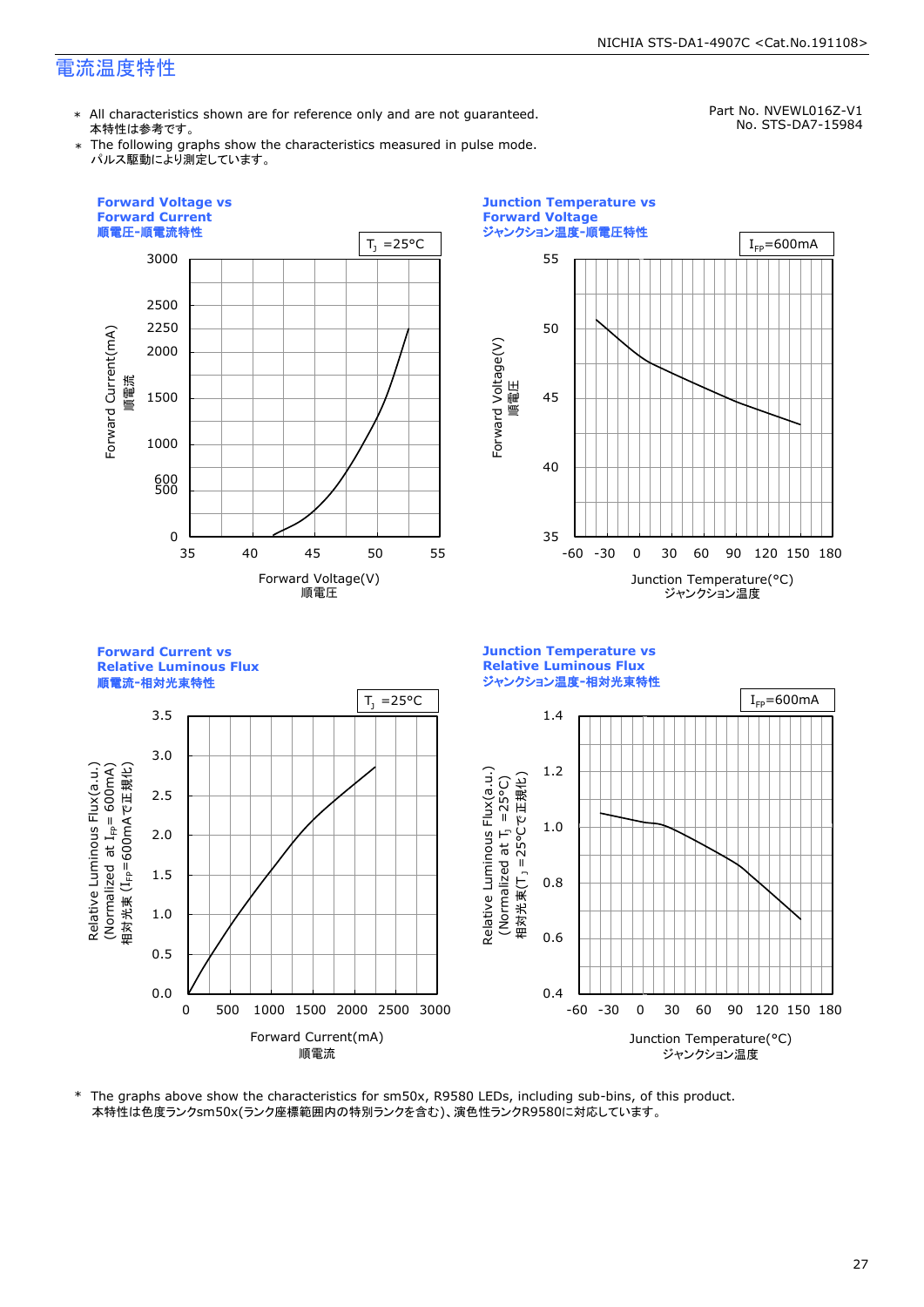- \* 本特性は参考です。
- All characteristics shown are for reference only and are not guaranteed.

\* パルス駆動により測定しています。 The following graphs show the characteristics measured in pulse mode.

NVEWL016Z-V1 管理番号 No. STS-DA7-12218A





\* 本特性は演色性ランクR70に対応しています。 The graphs above show the characteristics for R70 LEDs of this product.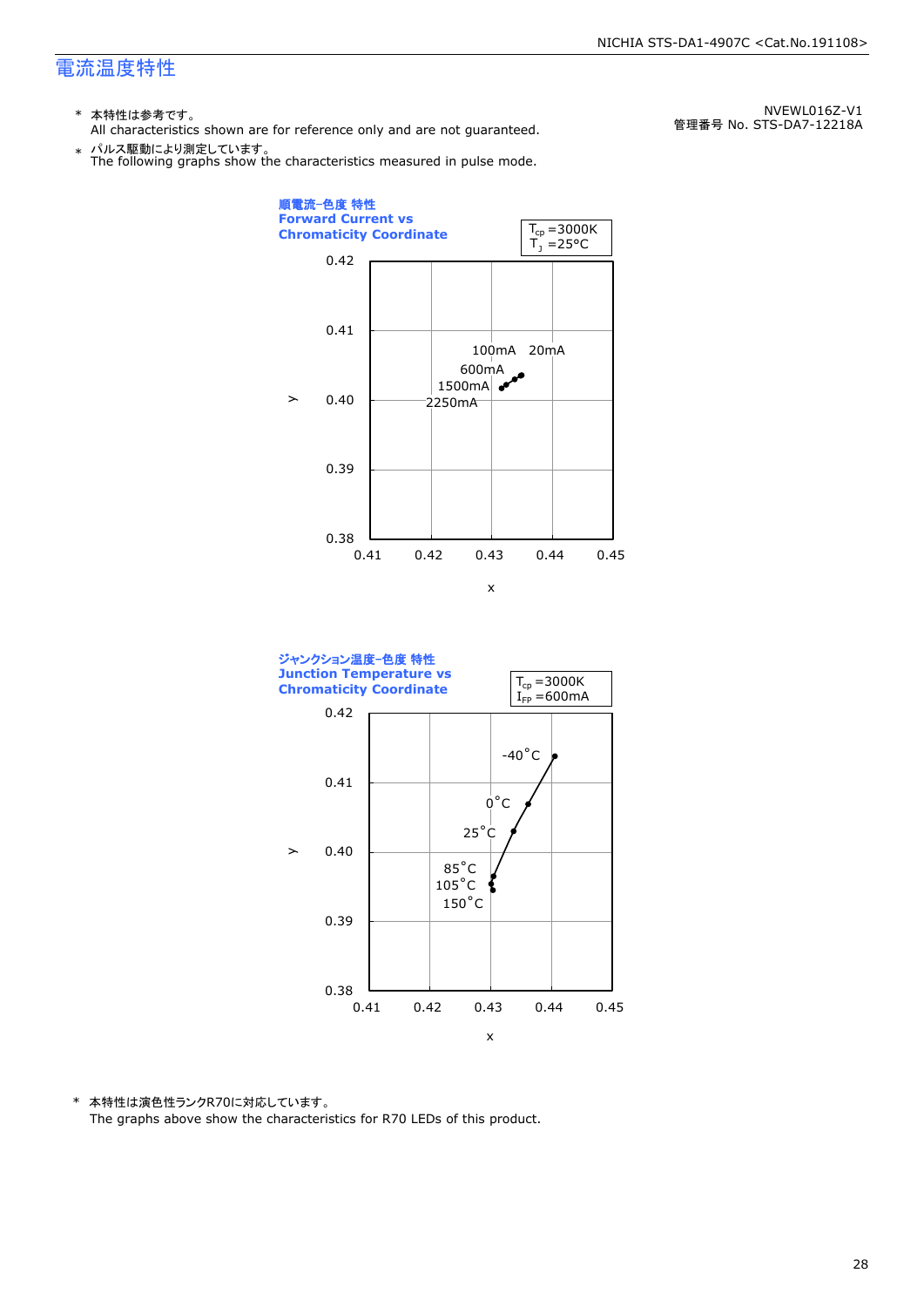- \* 本特性は参考です。
- All characteristics shown are for reference only and are not guaranteed.

\* パルス駆動により測定しています。 The following graphs show the characteristics measured in pulse mode.

順電流-色度 特性 **Forward Current vs**   $T_{cp} = 3000K$ **Chromaticity Coordinate**   $\mathsf{T}_\mathtt{j}$  =25°C 0.43 0.42 0.41 600mA 1500mA  $\geq$ 100mA ەەم 2250mA 20mA 0.40 0.39 0.38 0.41 0.42 0.43 0.44 0.45 0.46 x



\* 本特性は演色性ランクR8000に対応しています。 The graphs above show the characteristics for R8000 LEDs of this product.

NVEWL016Z-V1 管理番号 No. STS-DA7-12219A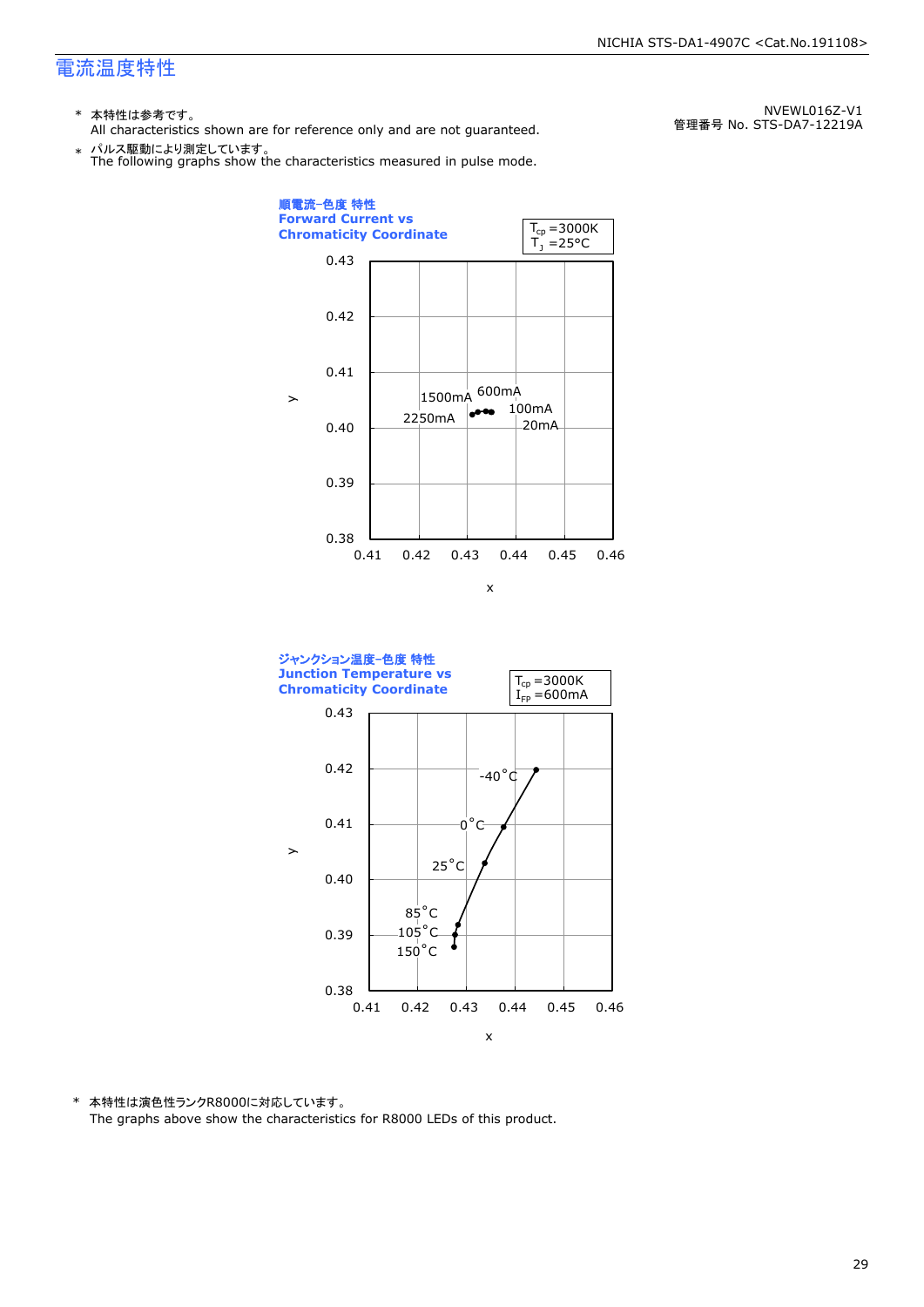- \* 本特性は参考です。
- All characteristics shown are for reference only and are not guaranteed.

\* パルス駆動により測定しています。 The following graphs show the characteristics measured in pulse mode.

0.38 0.39 0.40 0.41 0.42 0.41 0.42 0.43 0.44 0.45 20mA 100mA 600mA 1500mA 2250mA 順電流-色度 特性 **Forward Current vs Chromaticity Coordinate**   $\mathbf{y}$ x  $\mathsf{T}_\textnormal{j}$  =25°C  $T_{cp} = 3000K$ 



\* 本特性は演色性ランクR9050に対応しています。 The graphs above show the characteristics for R9050 LEDs of this product.

NVEWL016Z-V1 管理番号 No. STS-DA7-12220A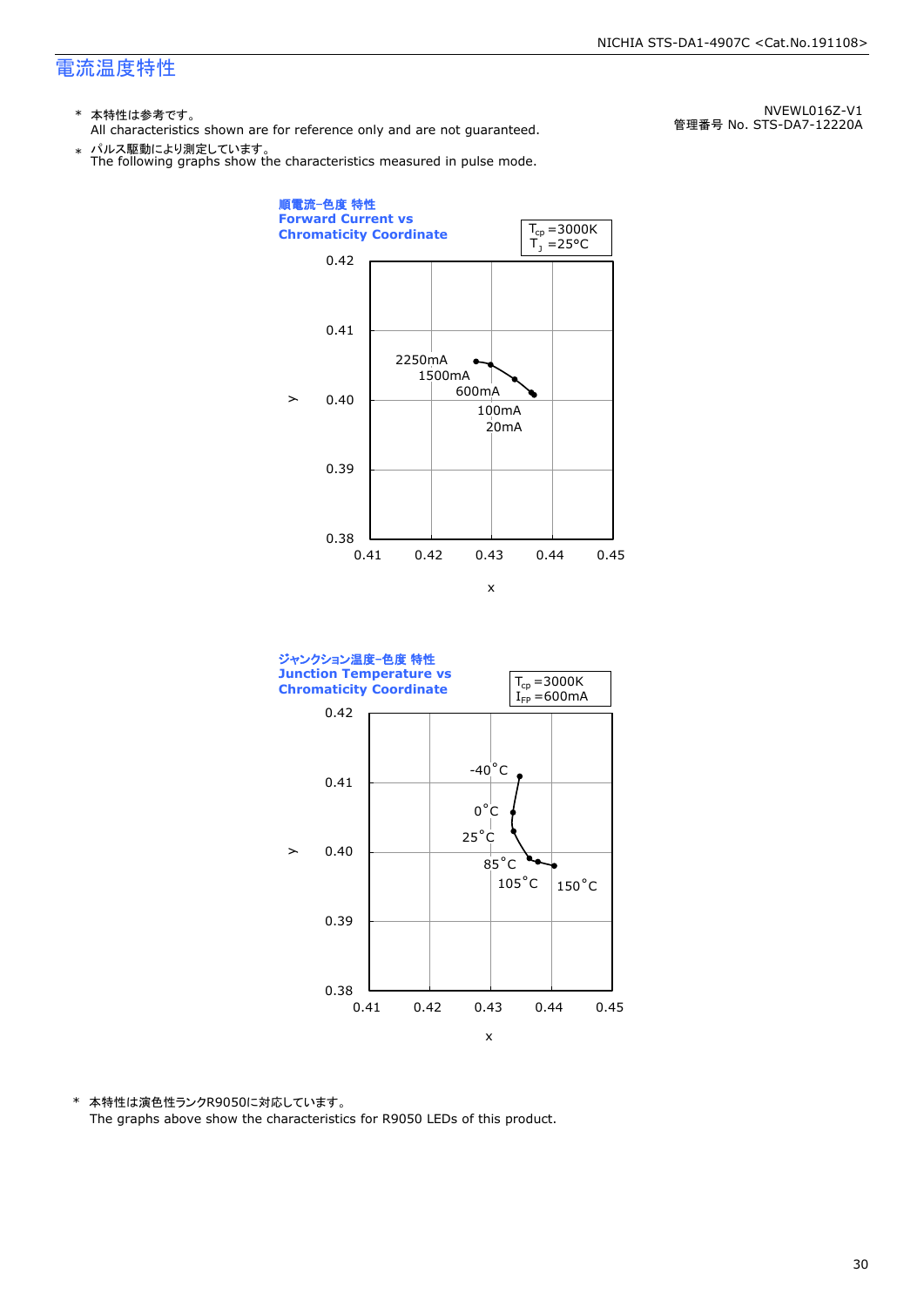- \* All characteristics shown are for reference only and are not guaranteed. 本特性は参考です。
- \* Ine following graphs show tr<br>パルス駆動により測定しています。 The following graphs show the characteristics measured in pulse mode.

Part No. NVEWL016Z-V1 No. STS-DA7-15985





\* The graphs above show the characteristics for R9580 LEDs of this product. 本特性は演色性ランクR9580に対応しています。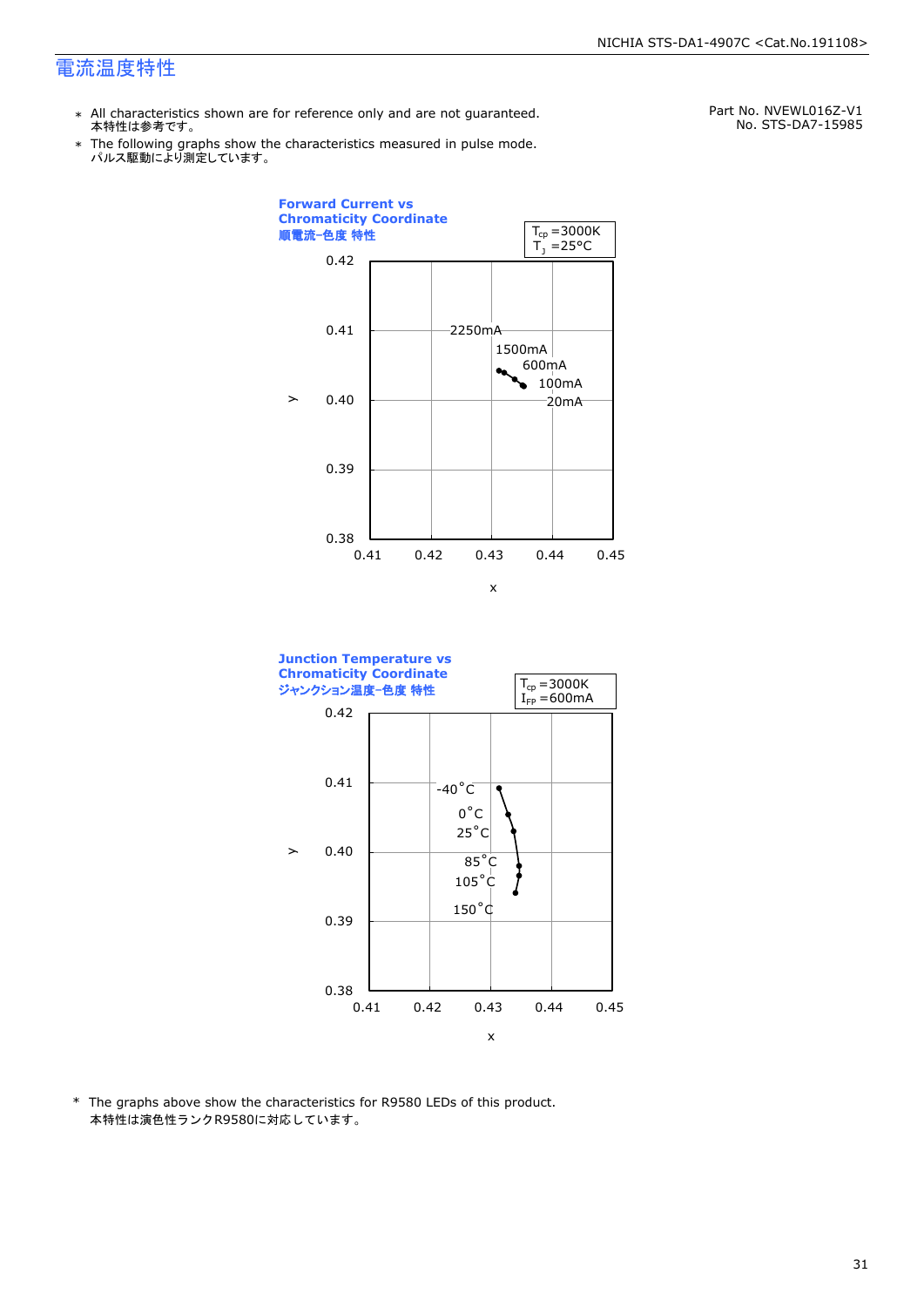- \* 本特性は参考です。
- All characteristics shown are for reference only and are not guaranteed.

\* パルス駆動により測定しています。 The following graphs show the characteristics measured in pulse mode.





\* 本特性は演色性ランクR70に対応しています。 The graphs above show the characteristics for R70 LEDs of this product.

NVEWL016Z-V1 管理番号 No. STS-DA7-12222A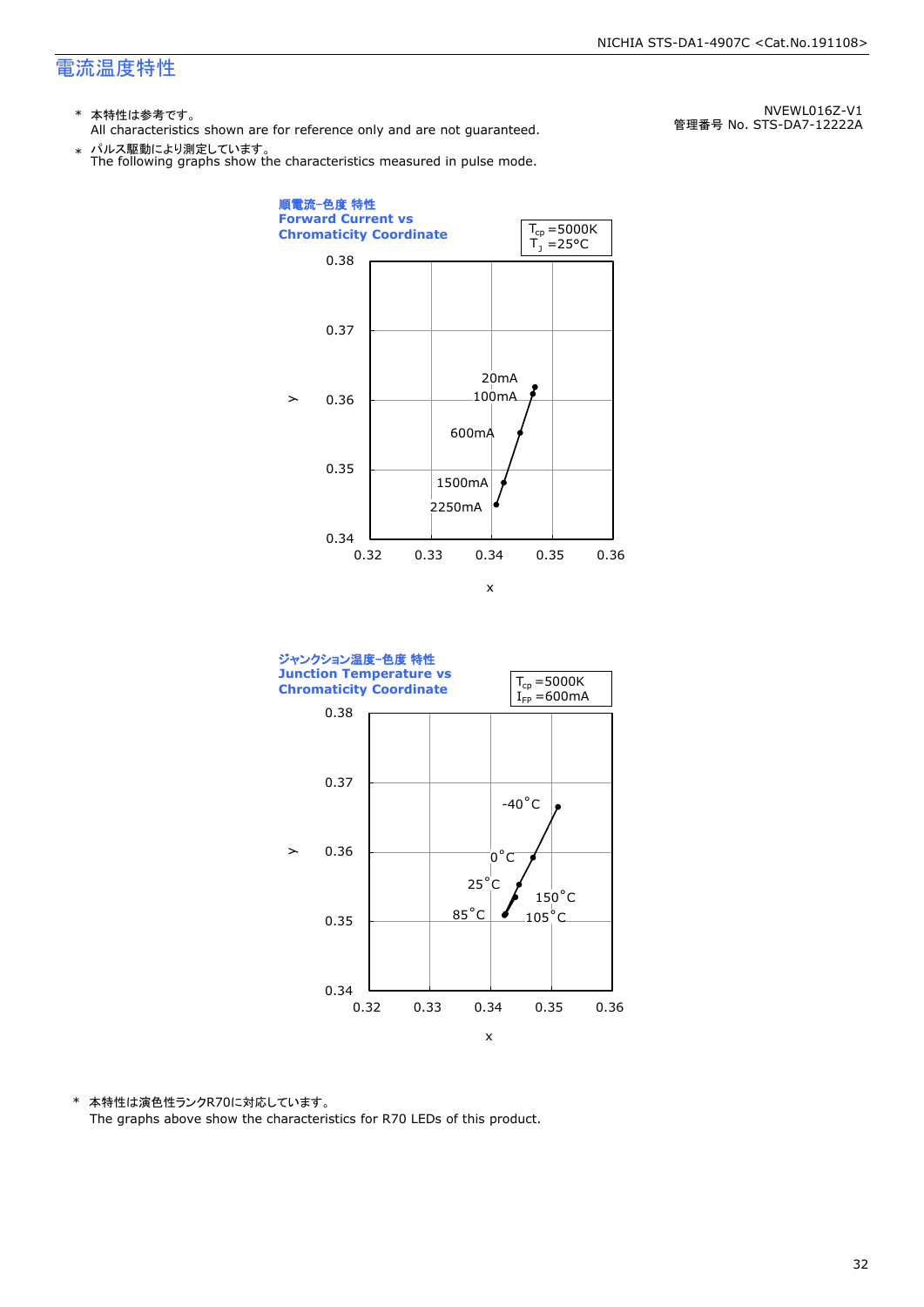- \* 本特性は参考です。
- All characteristics shown are for reference only and are not guaranteed.

\* パルス駆動により測定しています。 The following graphs show the characteristics measured in pulse mode.

0.34 0.35 0.36 0.37 0.38 0.32 0.33 0.34 0.35 0.36  $-20mA$ 600mA 2250mA 100mA 1500mA 順電流-色度 特性 **Forward Current vs Chromaticity Coordinate**   $\geq$ x  $\mathsf{T}_\mathtt{j}$  =25°C  $T_{cp} = 5000K$ 



\* 本特性は演色性ランクR8000に対応しています。 The graphs above show the characteristics for R8000 LEDs of this product.

NVEWL016Z-V1 管理番号 No. STS-DA7-12223A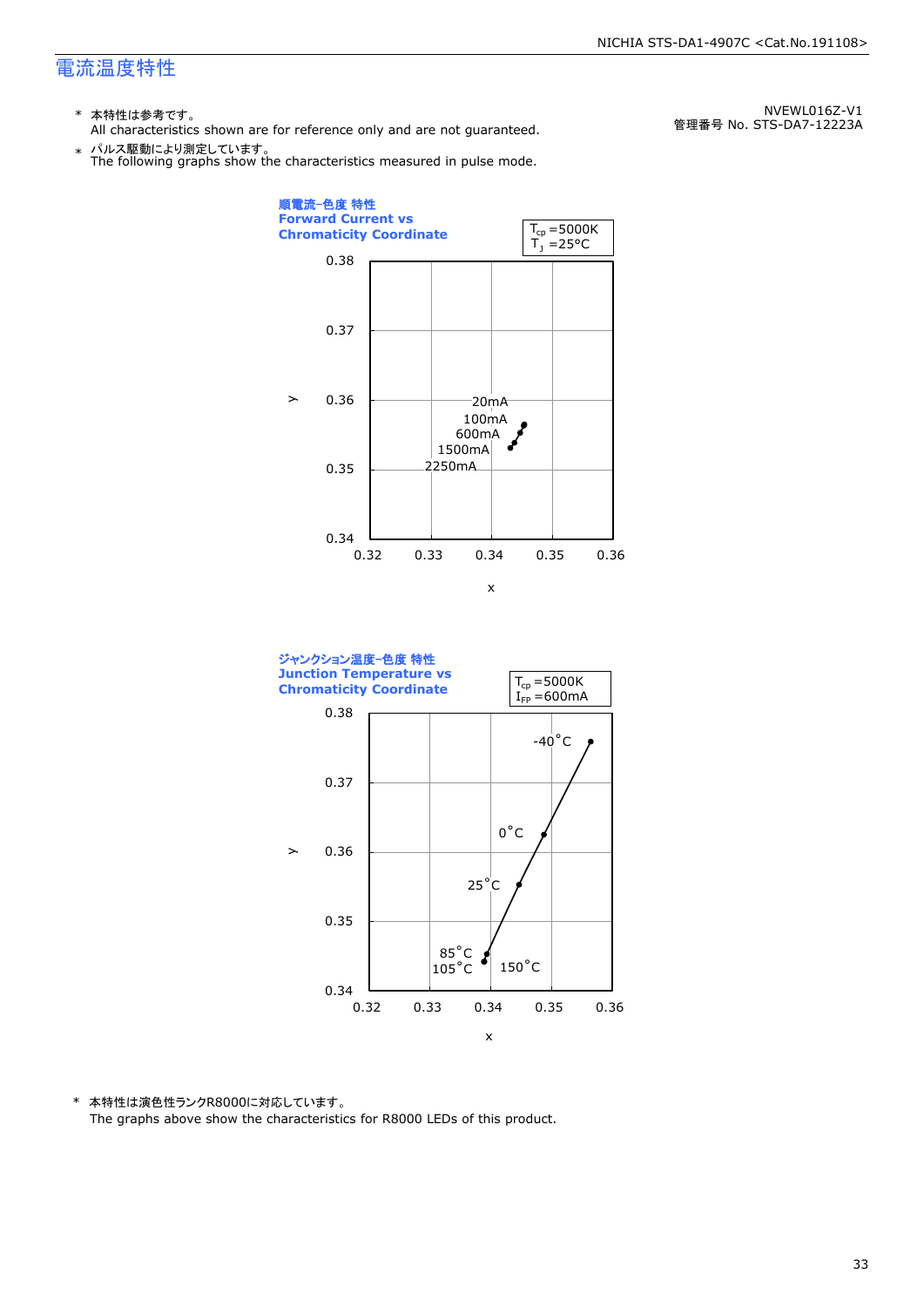- \* 本特性は参考です。
- All characteristics shown are for reference only and are not guaranteed.

\* パルス駆動により測定しています。 The following graphs show the characteristics measured in pulse mode.

NVEWL016Z-V1 管理番号 No. STS-DA7-12224A





\* 本特性は演色性ランクR9050に対応しています。 The graphs above show the characteristics for R9050 LEDs of this product.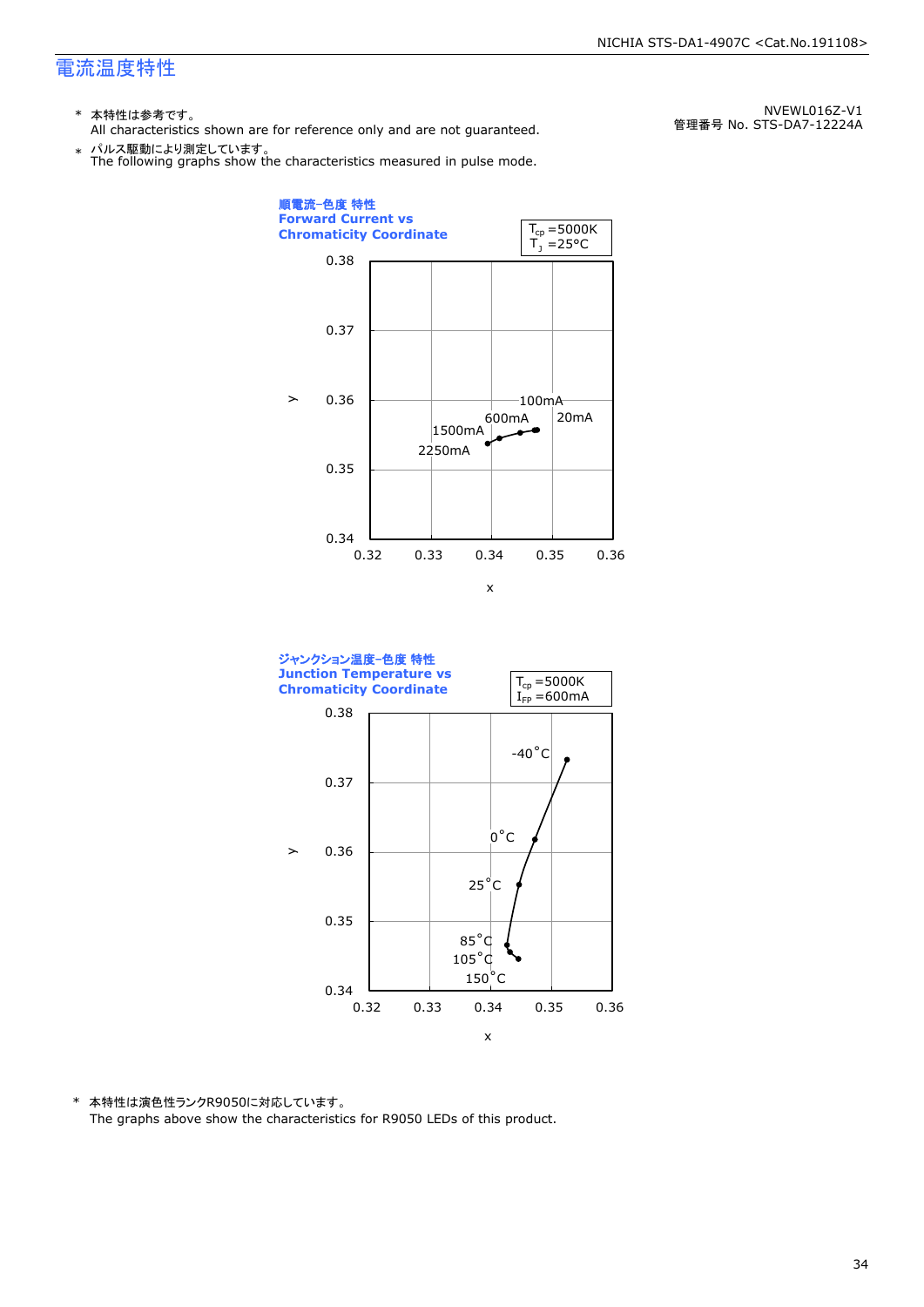\*

- \* All characteristics shown are for reference only and are not guaranteed. 本特性は参考です。
	- パルス駆動により測定しています。 The following graphs show the characteristics measured in pulse mode.

Part No. NVEWL016Z-V1 No. STS-DA7-15986





\* The graphs above show the characteristics for R9580 LEDs of this product. 本特性は演色性ランクR9580に対応しています。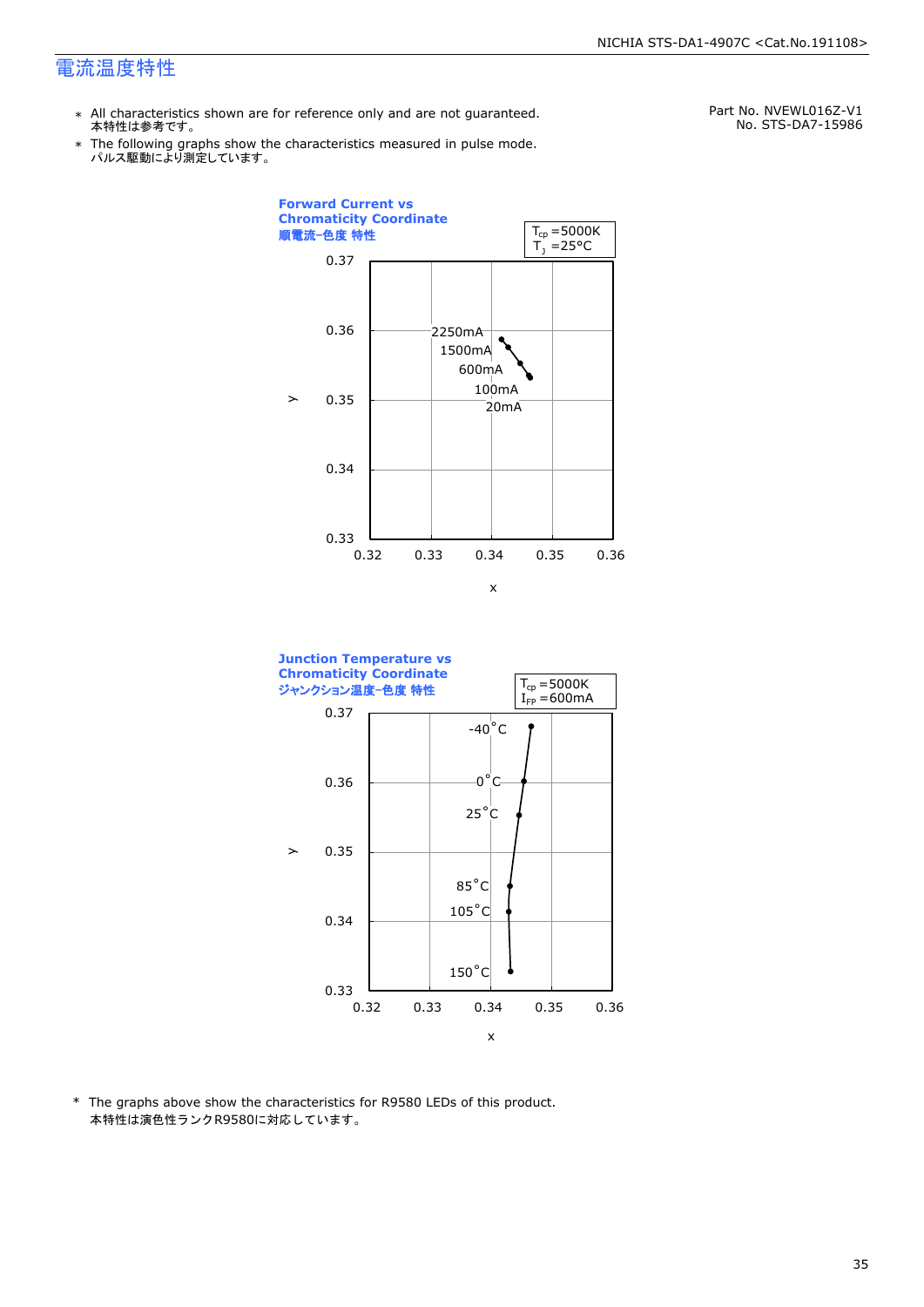## 信頼性

#### (1) 試験項目と試験結果

| 試験項目    | 参照規格                            | 試験条件                                         | 試験時間     | 故障判定<br>基準 No. | 故障数/試験数 |
|---------|---------------------------------|----------------------------------------------|----------|----------------|---------|
| 熱衝撃(気相) |                                 | -40°C(15 分)~100°C(15 分)                      | 100 サイクル | #1             | 0/10    |
| 高温保存    | <b>JEITA ED-4701</b><br>200 201 | $T_A = 100^{\circ}C$                         | 1000 時間  | #1             | 0/10    |
| 高温高湿保存  | <b>JEITA ED-4701</b><br>100 103 | $T_A = 60^{\circ}$ C, RH = 90%               | 1000 時間  | #1             | 0/10    |
| 低温保存    | JEITA ED-4701<br>200 202        | $T_A = -40$ °C                               | 1000 時間  | #1             | 0/10    |
| 高温連続動作  |                                 | $T_c = 80^{\circ}$ C, I <sub>F</sub> =1500mA | 1000 時間  | #1             | 0/10    |
| 静電破壊    | ANSI/ESDA/<br>JEDEC JS-001      | HBM, 8kV, 1.5kΩ, 100pF, 順逆 1 回               |          | #1             | 0/10    |

注記:

測定は LED が常温に戻ってから行います。

#### (2) 故障判定基準

| 基準 No. | 項目                    | 条件                    | 判定基準                             |
|--------|-----------------------|-----------------------|----------------------------------|
|        | 順電圧(VF)               | I <sub>F</sub> =600mA | ·初期値<br>$\sqrt[3]{2} \times 1.1$ |
| #1     | 光束(<br>$\phi_{\rm v}$ | I <sub>F</sub> =600mA | <初期値×0.7                         |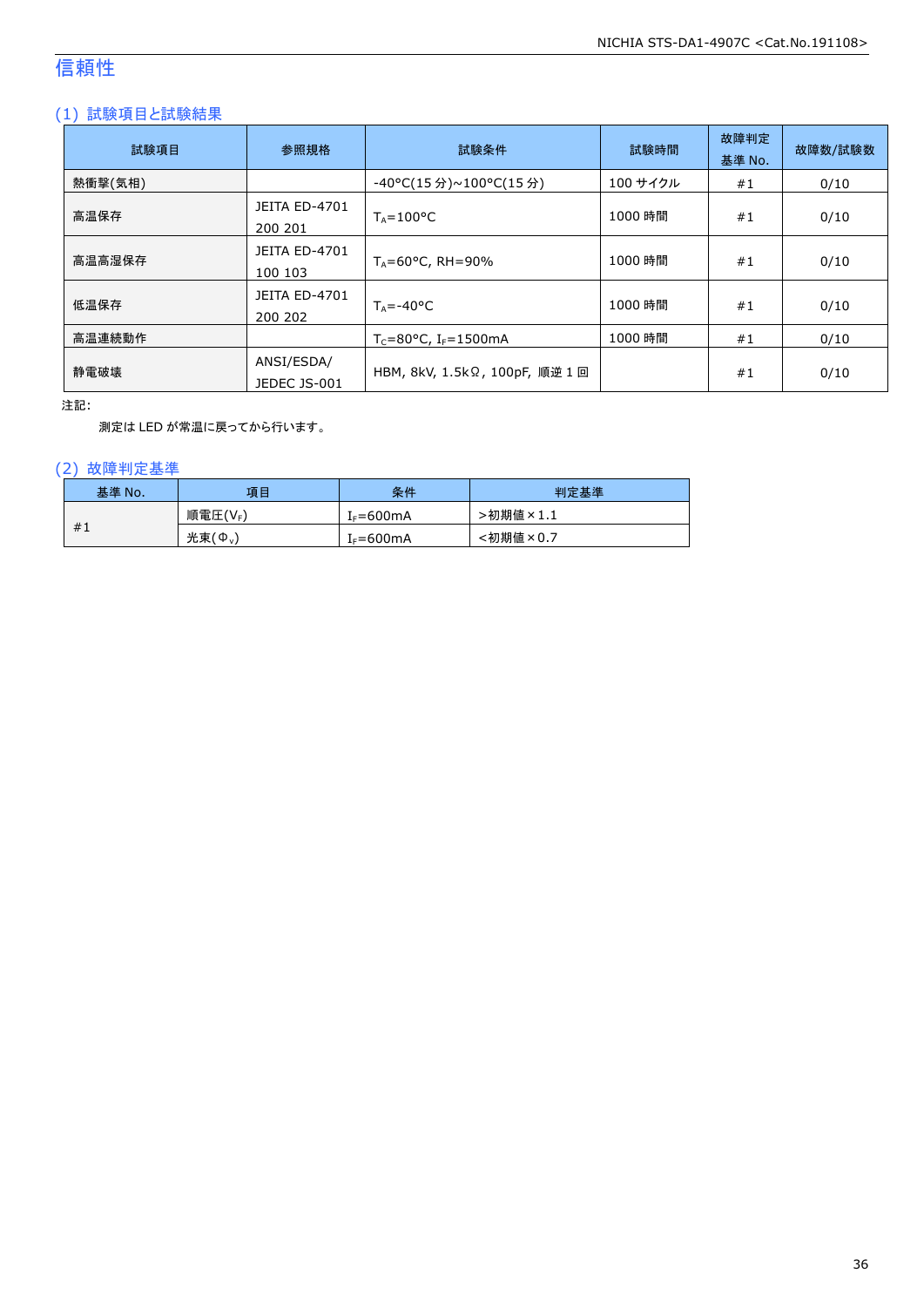#### 注意事項

#### (1) 保管

| 条件 |           | 温度                    | 湿度       | 期間        |
|----|-----------|-----------------------|----------|-----------|
| 保管 | アルミ防湿袋開封前 | $30^{\circ}$ C<br>」以下 | 90%RH 以下 | 納入日より1年以内 |
|    | アルミ防湿袋開封後 | 30°C 以下               | 70%RH 以下 | 168 時間以内  |

- アルミ防湿袋を開封後は上記の条件を越えないようにはんだ付けを完了下さい。万一未使用の LED が残った場合は、シリカゲル入り密閉容器等で保管 下さい。なお当社防湿袋に戻し、再封印することを推奨します。
- 電極部分は、金メッキが施されております。腐食性ガス等を含む雰囲気にさらされますと、メッキ表面が変質し、問題が生じる事があります。保管時は密閉 容器等で保管して下さい。なお当社防湿袋に戻し、再封印することを推奨します。
- 実機に使用する部材(パッキン、接着剤など)については、メッキ表面への影響を考慮して、硫黄成分を含有しているものの使用を避けて下さい。メッキの 表面異常は、導通・接続不良に繋がる可能性があります。また、パッキンを使用する場合は、シリコーンゴム材質のものを推奨します。その際、低分子量 のシロキサンによる機器の接点不良に注意して下さい。
- 急激な温度変化のある場所では、結露が起こりますので温度変化の少ない場所に保管して下さい。
- 埃の多い環境での保管は避けて下さい。
- 直射日光や室温を超えるような環境に長期間さらさないで下さい。

#### (2) 使用方法

● LED 毎に絶対最大定格を超えないように回路設計を行って下さい。LED 毎に定電流駆動することを推奨致します。また定電圧駆動する場合は、(A)の回 路は LED の順電圧の影響により LED に流れる電流がばらつく可能性がありますので、(B)の回路を推奨します。



- 本製品は、順方向電流駆動でご使用下さい。また、非点灯時には順逆とも電圧がかからないように配慮下さい。特に逆電圧が連続的に加わる状態は、マ イグレーションを発生させる可能性があり、素子にダメージを与える場合がありますので避けて下さい。長時間使用しない場合は、安全のために必ず主電 源スイッチを切って下さい。
- 電流により色度が変化するため、調光する場合はパルス駆動によるデューティ制御を推奨します。
- 本製品は LED の諸特性が安定する定格電流の 10%以上でご使用されることを推奨します。
- 雷サージなどの過電圧が LED に加わらないようにして下さい。
- 屋外で使用される場合は、十分な防水対策、湿度対策、塩害対策を施してご使用下さい。

#### (3) 取り扱い上の注意

- 素手で本製品を取り扱わないで下さい。表面が汚れ、光学特性に影響を及ぼすことがあります。また場合によっては、製品の変形や断線が起こり、不灯 の原因になることがあります。
- ピンセットで本製品を取り扱う場合は、製品へ過度な圧力を掛けないようにして下さい。樹脂部の傷、欠け、剥がれ、製品の変形や断線が起こり、不灯の 原因となります。
- 本製品を落下させてしまった場合には、製品の変形などが発生することがありますのでご注意下さい。
- 本製品は積み重ねしないで下さい。製品を重ねると樹脂部に衝撃を与え、樹脂部の傷、欠け、剥がれ、変形・断線、LED 剥がれが発生し、不灯の原因に なります。

#### (4) 設計上の注意

- LED 周辺で使用する部材(筐体、パッキン、接着剤、2 次レンズ、レンズカバーなど)から放出された揮発性有機化合物は、LED のレンズや封止樹脂を透 過する可能性があります。特に密閉状態では、これらの揮発性有機化合物が熱や光子エネルギーにさらされると変色が起こり LED の光出力が大幅に低 下したり、色ずれが発生する可能性があります。また、空気の循環をよくすることで、光出力の低下や色ズレが改善されることがあります。密閉状態でご使 用される場合は、実機点灯試験による光学評価で異常なきことの確認をお願いします。
- 本製品は、力が加わるとセラミックス基板の割れが発生する恐れがあります。本製品を筐体に固定する場合、専用ホルダを用いることを推奨します。
- 製品と筐体間の接続には放熱グリスを用いることを推奨します。製品・筐体のみの固定では、放熱性が低下することがあります。また放熱シートを用いた 場合、熱抵抗値は顕著に大きくなる可能性があります。

#### **COB** の取り扱い、密着、放熱などの一連のアプリケーションノートは弊社ホームページ「**LED** テクニカルデータ」をご確認ください。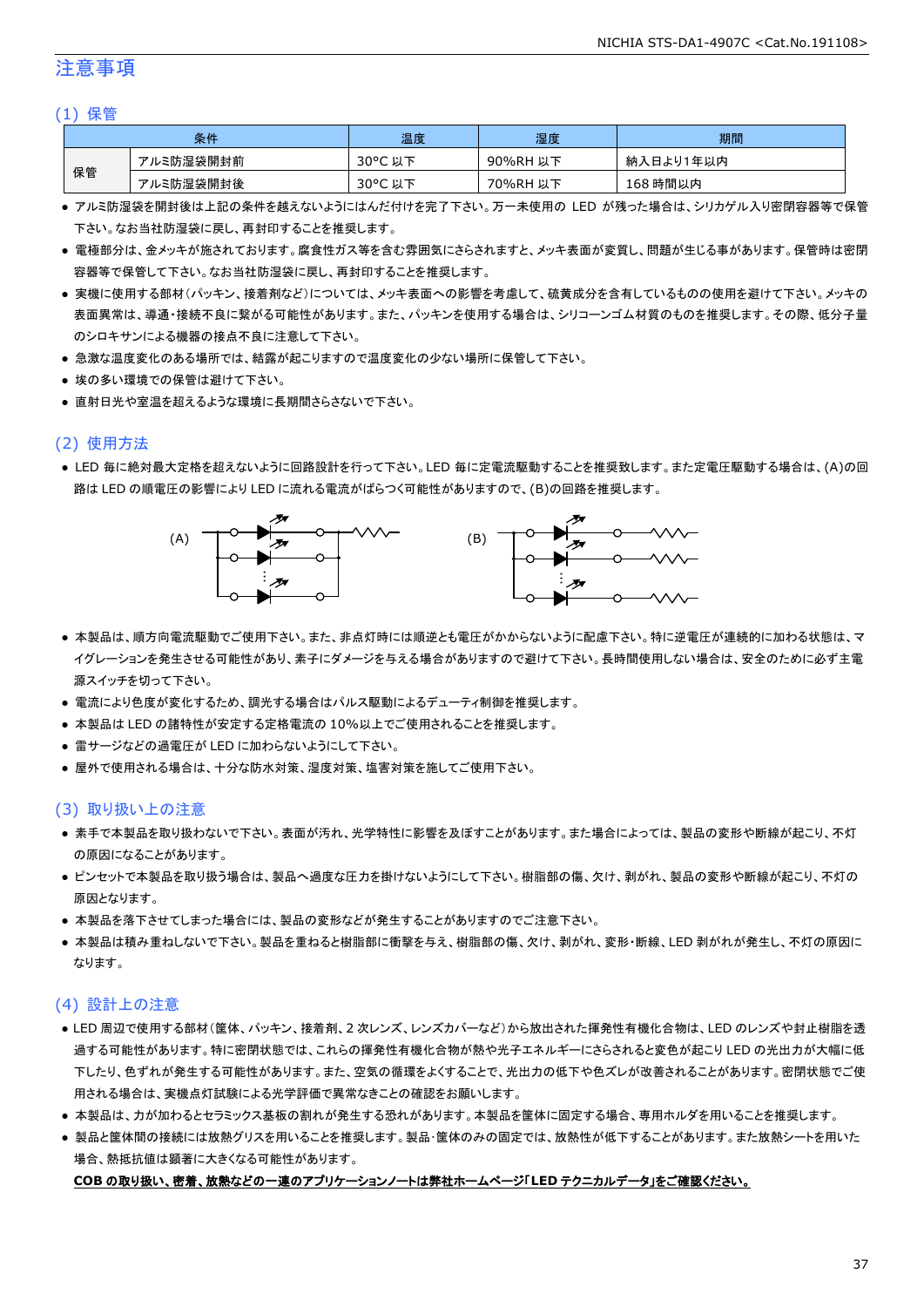#### (5) 静電気に対する取り扱い

● 本製品は静電気やサージ電圧に敏感で、素子の損傷や信頼性低下を起こすことがあります。取り扱いに際しては、以下の例を参考に静電気対策を十分 行って下さい。

 リストストラップ、導電性衣類、導電靴、導電性床材等による電荷の除去 作業区域内の装置、治具等の接地による電荷の除去 導電性材料による作業台、保管棚等の設置

- 使用機器(はんだコテなど)、治具、装置類や作業区域内は適切に接地をして下さい。また、実装される機器等についてもサージ対策の実施を推奨しま す。
- 治具、装置類にガラスやプラスチックなどの絶縁体を使用される場合は以下の例を参考に対策を十分行って下さい。

 導電性材料による導電化 加湿による帯電防止 除電器(イオナイザ)による電荷の中和

#### (6) 熱の発生

● 本製品をご使用の際は、効率的に素子の熱を下げる対策を施し、最大ジャンクション温度(T」)を超えることがないよう配慮下さい。熱飽和時のジャンクショ ン温度(T<sub>J</sub>)を推定する方法として、次の式で算出することが可能です。

 $T_J = T_C + R_{\theta JC} \cdot W$ 

\*T<sub>1</sub>=ジャンクション温度: °C

T<sub>C</sub>=ケース温度: °C

R<sub>0JC</sub>=ダイスから T<sub>C</sub> 測定ポイントまでの熱抵抗: °C/W

 $W = \frac{1}{2} \lambda \left( \frac{1}{2} \right) \times V_F$ ): W



● 密着させる材料や筐体の材料特性および表面状態により R<sub>θIC</sub>が変化することがあります。以下の内容についてもご注意頂けますようお願い致します。 本製品を搭載する筐体もしくはヒートシンクの間は熱抵抗の低い放熱材で密着させて下さい。

本製品を搭載するヒートシンクの面は穴や凹凸がなく、平たんにして密着させて下さい。

ホルダーや放熱材を使用する場合は、放熱が維持できる状態として下さい。

 熱による経年劣化、つまり寸法変化または特性劣化が発生すると、保持状態が変化し放熱悪化による製品破損の原因となりますので、信頼性についても 十分に御確認をお願い致します。

● 表面温度測定器(サーモグラフィ)等による非接触による温度測定も有効ですので、放熱設計の際の御参考として下さい。

#### ● **COB** の取り扱い、密着、放熱などの一連のアプリケーションノートは弊社ホームページ「**LED** テクニカルデータ」をご確認ください。

#### (7) 洗浄

- ぬれた雑巾、ベンジン、シンナーなどで LED を拭かないで下さい。
- 洗浄する場合は、イソプロピルアルコールを使用して下さい。その他の洗浄剤の使用に当たってはパッケージ及び樹脂が侵され不具合発生の原因となる 場合がありますので、問題のないことを十分確認の上での使用をお願い致します。フロン系溶剤については、世界的に使用が規制されています。
- LED に汚れが付着した場合にはイソプロピルアルコールを布に付けて良く絞って汚れを拭き取って下さい。
- 超音波洗浄は、基本的には行わないで下さい。やむをえず行う場合は、発振出力や基板の取り付け方により LED への影響が異なりますので、予め実使 用状態で異常のない事を確認の上実施下さい。

#### (8) 目の安全性

- 2006 年に国際電気委員会(IEC)からランプ及びランプシステムの光生物学的安全性に関する規格 IEC 62471 が発行され、LED もこの規格の適用範 囲に含められました。一方、2001 年に発行されたレーザー製品の安全に関する規格 IEC 60825-1 Edition1.2 において、LED が適用範囲に含まれて いましたが、2007 年に改訂された IEC 60825-1 Edition2.0 で LED が適用除外されました。但し、国や地域によっては、依然として IEC 60825-1 Edition1.2 と同等規格を採用し、LED が適用範囲に含められています。これらの国や地域向けには、ご注意下さい。IEC62471 によって分類される LED のリスクグループは、放射束や発光スペクトル、指向性などによって異なり、特に青色成分を含む高出力ではリスクグループ 2 に相当する場合もあり ます。LED の出力を上げたり、LED からの光を光学機器にて集光したりするなどした状態で、直視しますと眼を痛めることがありますので、ご注意下さい。
- 点滅光を見つづけると光刺激により不快感を覚えることがありますのでご注意下さい。又、機器に組み込んでご使用される場合は、光刺激などによる第三 者への影響をご配慮下さい。